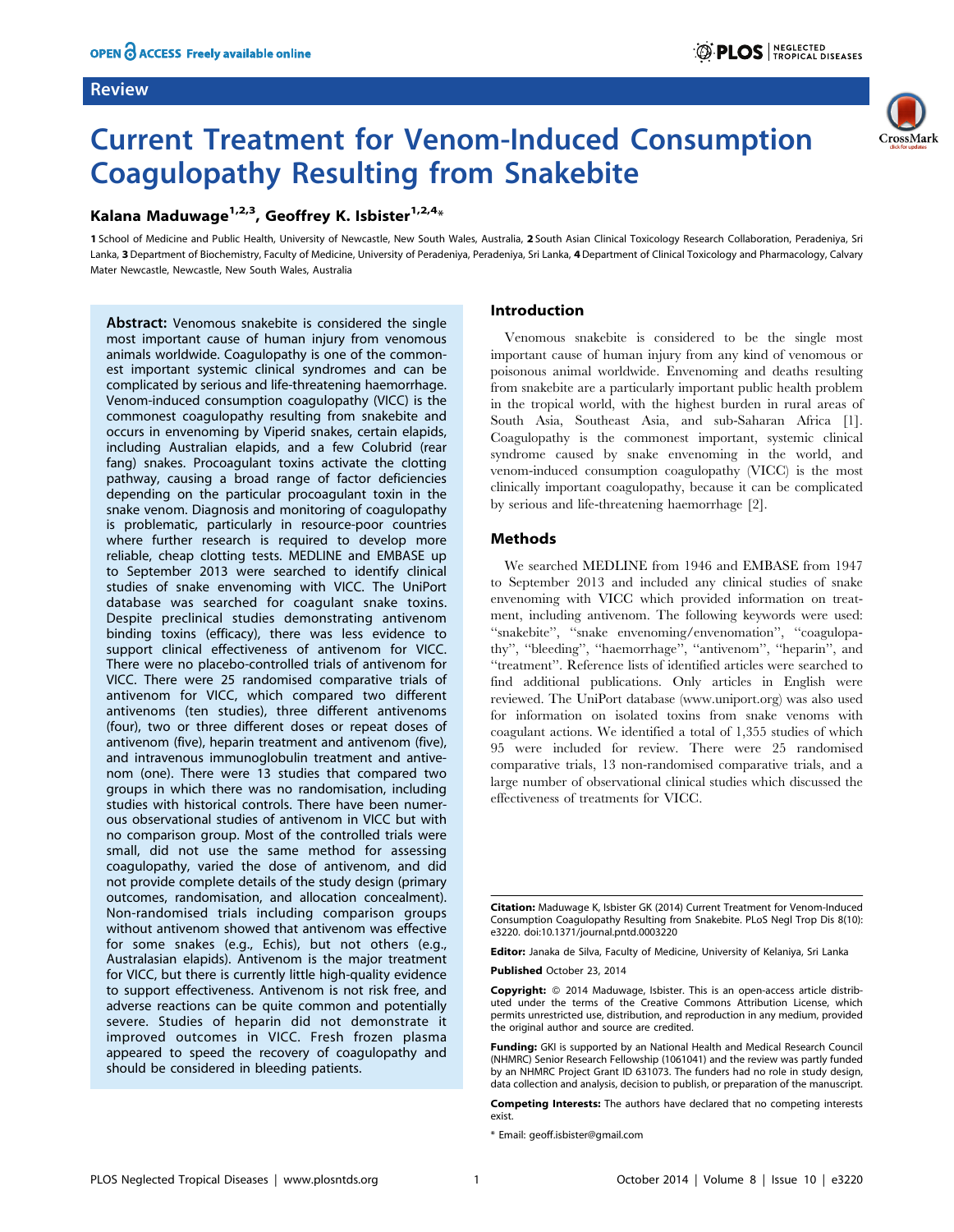# Venom-Induced Consumption Coagulopathy (VICC)

Various terms have been used to refer to the consumption coagulopathy following snake envenoming, including disseminated intravascular coagulation (DIC), defibrination syndrome, and procoagulant coagulopathy [3]. More recently, the term ''venom-induced consumption coagulopathy'' has been introduced because it provides a more general description of the coagulopathy [4]. VICC can occur in envenoming by Viperid snakes, certain elapids, including Australian elapids [2], and a few Colubrid (rear fang) snakes [5]. A list of the major snake species that cause VICC is included in Table 1.

VICC results from the activation of the clotting pathway by procoagulant toxins in the venom. The snake venom components that act on the coagulation system are classified according to the part of the coagulation pathway where they act and include factor V activators, factor X activators, prothrombin activators, and thrombin-like enzymes (TLEs) or fibrinogenases (Figure 1) [6]. The severity, duration, and type of consumption coagulopathy differ depending on the type of procoagulant toxin. Table 1 provides more detailed information on the clotting factor deficiencies in VICC for different snake groups. Almost all of these toxins cause activation of one or more clotting factors and lead to low or undetectable concentrations of fibrinogen following envenoming [2]. Thrombin-like enzymes or fibrinogenases generally cleave either the  $\alpha$ -chain or the  $\beta$ -chain of fibrinogen to give fibrinopeptide A or B, which results in the consumption of fibrinogen without forming fibrin [4]. Therefore these toxins do not strictly activate the entire clotting pathway, but result in low or undetectable fibrinogen concentration, often with normal levels of the other clotting factors. In contrast, toxins that act higher up the clotting pathway, such as factor X activators or prothrombin activators, result in multiple factor deficiencies such as those occurring with Australian elapids [2], Russell's viper [7], and Echis spp. [8].

The diagnosis and monitoring of VICC requires coagulation studies and clotting times [9]. The majority of these tests are rarely available where most cases of snake envenoming occur. Internationally, the most commonly used test is the 20-minute whole blood clotting test (WBCT20) [8,10–15]. However, the reliability of the WBCT20 as a diagnostic test has come into question for the diagnosis of Russell's viper envenoming [16]. There is no standardisation of the WBCT, including the duration of the test, the type of glass tube used for the test, and the procedure. The duration of the WBCT ranges from 10 minutes [17] in some studies to 30 minutes in others [18–20]. In other parts of the world more routine clotting tests, such as the prothrombin time (PT; international normalised ratio, INR), activated partial thromboplastin time (aPTT), and thrombin clotting time (TCT), are used [2,21–23].

Many patients with VICC may exhibit minimal clinical features other than bleeding from the bite site or cannula site. However, some patients develop bleeding from the gums, gastrointestinal tract bleeding (clinically manifesting as melaena or haematemesis), and haematuria [7]. This is usually caused by snakes with venoms that also contain haemorrhagins such as Echis spp. [22,24] and Bothrops spp. [25]. More severe bleeding includes intracranial haemorrhage, which is often fatal, and bleeding associated with trauma. Bleeding into the pituitary gland has also been reported following viper envenoming and produces subtle or delayed clinical signs compatible with Sheehan's syndrome [26,27].

This review will focus on the effectiveness of various treatments for VICC based on the evidence from clinical studies, but will not

cover venom-induced thrombocytopenia, [28,29], snakebite-associated thrombotic microangiopathy [2], or anticoagulant coagulopathy [30].

# Antivenom

## Antivenoms and their mechanism of action

Antivenom is the recommended standard treatment for snake envenoming. Antivenoms consist of polyclonal antibodies to the toxins in snake venoms [31]. They may be whole immunoglobulins (IgG) or fractionated IgG, either  $F(ab')_2$  or Fab [32]. The antibodies are produced in animals, including horse, sheep, goats, and rabbits. The animals are injected with the snake venom so that they mount an immune response and produce antibodies to that venom [33,34]. The polyclonal nature of antivenom means that they are able to neutralise multiple venom components [32]. Monovalent antivenoms are raised against one species of snakes, while polyvalent snake antivenoms are produced by immunizing with venoms from more than one species of snake [33].

The efficacy of antivenom is best defined as its ability to bind venom components or toxins [35], while the effectiveness of antivenom is its ability to prevent or reverse the effects of envenoming in humans. There are a number of proposed mechanisms by which the binding of antivenom to venom results in prevention or reversal of envenoming. Antivenom can potentially block the active site of a toxin or bind to a toxin to prevent it interacting with its substrate (steric hindrance) to neutralise the toxin. Antivenom-venom complex formation in the central compartment may prevent the distribution of toxins to the target tissues (e.g., nervous system) or cause the redistribution of toxins from their target tissues back to the vascular compartment [32,36–38]. Finally, antivenom can increase the elimination of toxins from the circulation and body. In the case of VICC, the toxins act in the central compartment, so antivenom must either bind to the toxins in the blood, and therefore prevent the action of the toxins, or increase the elimination of toxins.

Numerous studies have demonstrated that antivenom can bind to procoagulant toxins and prevent their effects in vitro if the antivenom and venom are pre-mixed [39–43]. Despite antivenom being efficacious and binding to the multiple toxins in the venom, there are a number of reasons that it may not be effective [35]. The most important being that irreversible toxic effects cannot be reversed by antivenom binding to toxins after the damage has occurred, such as clotting factor deficiencies resulting from VICC [9]. For antivenom to be effective against such irreversible effects, it must be administered early, so it can bind with toxins before they distribute to their target sites and cause irreversible toxicity.

Procoagulant toxins act in the central compartment (circulation), making their onset of action relatively rapid. Once they have activated the clotting pathway and clotting factors have been consumed, this process is irreversible until further clotting factors can be re-synthesized. Antivenom can only be effective in preventing the onset of VICC if it binds the procoagulant toxins prior to the clotting pathway being activated. A semi-mechanistic systems model of the coagulation cascade has been used to simulate the effects of Australasian elapid venoms on the clotting pathway and shows that antivenom needs to be administered within 15 to 30 minutes to prevent or even partially prevent VICC occurring [44–46]. However, the duration of VICC can be days for some snakes such as Echis spp., so the administration of antivenom will potentially bind the active procoagulant toxins, allowing the clotting factors to recover. Antivenom will therefore be clinically effective in shortening the duration of VICC and reducing the risk of bleeding.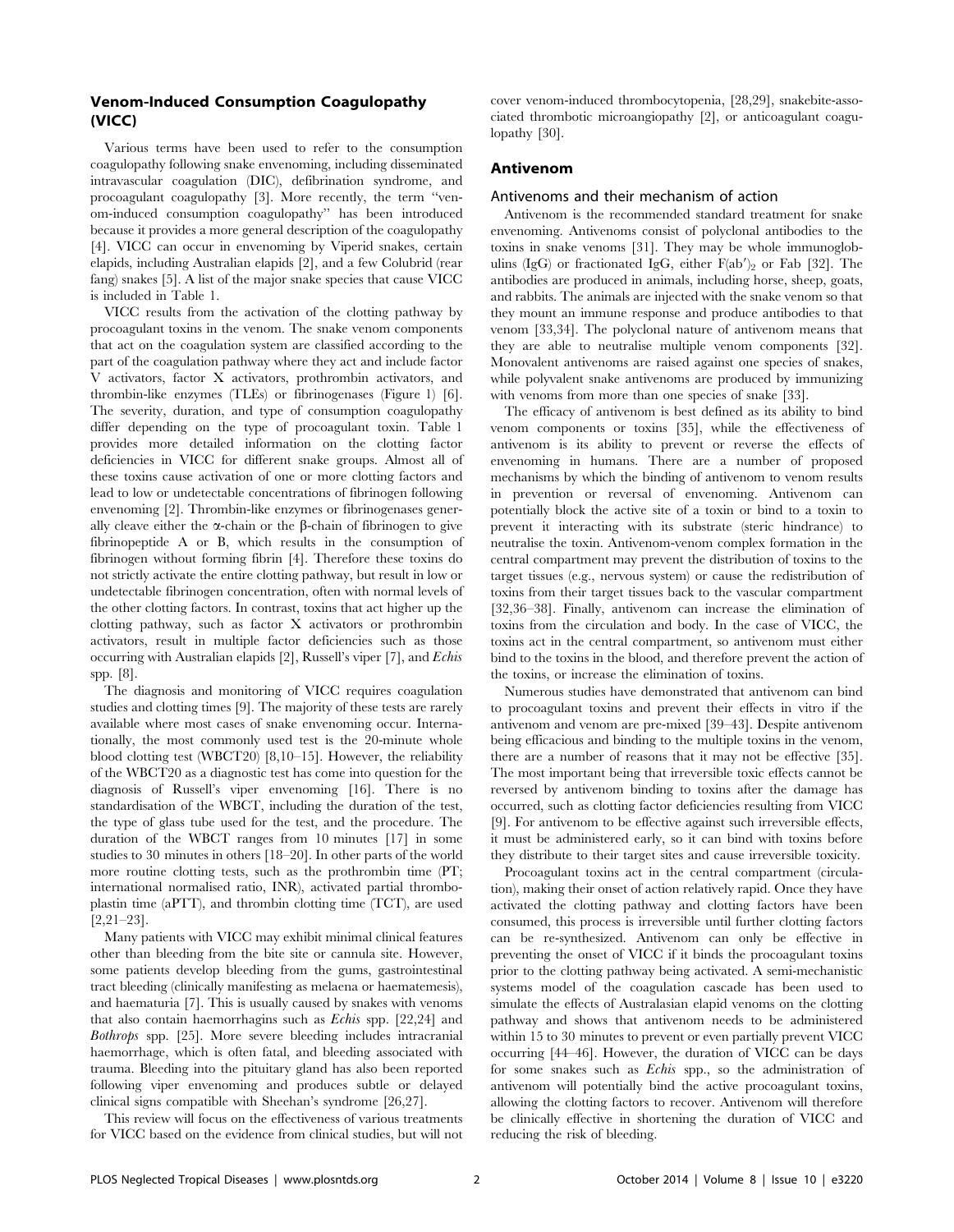Table 1. Summary of snakes known to cause venom-induced consumption coagulopathy, the procoagulant toxin, and the factor deficiencies that have been reported (with permission from WikiToxin).

| <b>Snake species</b>              | Common name                                            | <b>Distribution</b>          | Procoagulant<br><b>Toxins</b> | <b>VICC Testing</b>                                           | <b>Factor</b><br><b>Deficiencies</b>           | References                            |
|-----------------------------------|--------------------------------------------------------|------------------------------|-------------------------------|---------------------------------------------------------------|------------------------------------------------|---------------------------------------|
| Daboia russelii                   | Russell's viper                                        | Asia                         | FX, FV activators             | WBCT20, CT, fibrinogen,<br>clotting factor studies            | Fibrinogen, FV, FX                             | Phillips [7], Isbister<br>$[16]$      |
| Daboia russelii<br>siamensis      | Eastern Russell's<br>viper, Siamese<br>Russell's viper | Asia                         | FX, FV activators             | PT, non-clotting blood                                        | Fibrinogen, FV, FX                             | Than [88], Tin Na [78]                |
| Hypnale hypnale                   | Hump-nosed pit<br>vipers                               | Asia                         | Unknown? TLE                  | WBCT20, PT, aPTT, clotting<br>factor studies, D-Dimer         | Fibrinogen, FVIII                              | Maduwage [13]                         |
| Echis carinatus                   | Saw scaled viper                                       | Asia                         | <b>PTA</b>                    | WBCT20                                                        | <b>NR</b>                                      | Kularatne [11]                        |
| Calloselasma<br>rhodostoma        | Malayan pit viper                                      | Asia                         | <b>TLE</b>                    | VCT > 30 minutes, fibrinogen,<br>FDP, clotting factor studies | Fibrinogen                                     | Kulapongs [89],<br>Warrell [70]       |
| <b>Trimeresurus</b><br>albolabris | White-lipped green<br>pit viper                        | Asia                         | TLE                           | Fibrinogen, FDP, fibrinopeptide Fibrinogen<br>A, plasminogen  |                                                | Hutton [90],<br>Rojnuckarin [91]      |
| <b>Trimeresurus</b><br>macrops    | Large-eyed pitviper<br>(green pitviper)                | Asia                         | <b>TLE</b>                    | Fibrinogen, FDP, fibrinopeptide Fibrinogen<br>A, plasminogen  |                                                | Rojnuckarin [91]                      |
| <b>Trimeresurus</b><br>stejnegeri | Bamboo pitviper,<br>Chinese tree viper                 | Asia                         | TLE, plasminogen<br>activator | Fibrinogen, FDP, AT-III                                       | Fibrinogen                                     | Li [92]                               |
| <b>Rhabdophis</b><br>subminiatus  | Red-necked<br>keelback                                 | Asia                         | $\ddot{?}$                    | Fibrinogen, FDP                                               | Fibrinogen                                     | Li [92]                               |
| Rhabdophis tigrinus               | Tiger keelback                                         | Asia                         | ?                             | PT, aPTT, Fibrinogen, FDP                                     | Fibrinogen                                     | Mori [93]                             |
| Pseudonaja spp.                   | Brown snake                                            | Australia                    | PTA                           | PT, aPTT, clotting factor<br>studies, D-dimer                 | Fibrinogen, Fll, FV,<br><b>FVIII</b>           | Isbister [3]                          |
| Notechis scutatus                 | Tiger snake                                            | Australia                    | PTA                           | PT, aPTT, clotting factor<br>studies, D-dimer                 | Fibrinogen, Fll, FV,<br><b>FVIII</b>           | Isbister [3]                          |
| Tropidechis carinatus             | Rough-scaled<br>snake                                  | Australia                    | PTA                           | PT, aPTT, clotting factor<br>studies, D-dimer                 | Fibrinogen, Fll, FV,<br><b>FVIII</b>           | Isbister [3]                          |
| Hoplocephalus spp.                | Broad-headed<br>snakes                                 | Australia                    | PTA                           | PT, aPTT, clotting factor<br>studies, D-dimer                 | Fibrinogen, Fll, FV,<br><b>FVIII</b>           | Isbister [3]                          |
| Oxyuranus scutellatus             | Coastal taipan                                         | Australasia                  | PTA                           | PT, aPTT, clotting factor<br>studies, D-dimer                 | Fibrinogen, Fll, FV,<br><b>FVIII</b>           | Isbister [3], Lalloo [94]             |
| <b>Bothrops</b> atrox             | Common<br>Lancehead                                    | South America                | TLE, FX, FV,<br>activators    | PT, aPTT, D-dimer, FDP                                        | Fibrinogen                                     | Pardal [60]                           |
| Bothrops asper                    | Lancehead,<br>Terciopelo                               | South America                | TLE, PTA                      | PT, aPTT, clotting factor<br>studies, D-dimer                 | Fibrinogen, Fll, FV                            | Barrantes [95], Otero-<br>Patino [59] |
| Bothrops jararaca                 | Jararaca                                               | South America                | TLE, PTA, FX<br>activator     | Fibrinogen, clotting factor<br>studies                        | Fibrinogen, Fll, FV,<br><b>FVIII</b>           | Kamiguti [96], Jorge<br>$[71]$        |
| Lachesis spp.                     | <b>Bushmasters</b>                                     | Central America              | <b>TLE</b>                    | Fibrinogen, D-dimer, α2-<br>antiplasmin, FDP                  | Fibrinogen                                     | Pardal [60]                           |
| Crotalus durissus                 | South American<br>rattlesnake                          | Central and South<br>America | TLE                           | PT, aPTT, clotting factor<br>studies, D-dimer, FDP            | Fibrinogen, Fll, FV                            | Sano-Martin [97],<br>Kamiguti [98]    |
| Crotalus atrox                    | Western<br>diamondback<br>rattlesnake                  | North America                | <b>TLE</b>                    | PT, aPTT, Fibrinogen                                          | Fibrinogen                                     | Budzynski [99]                        |
| Crotalus adamanteus               | Eastern<br>diamondback<br>rattlesnake                  | North America                | TLE                           | PT, aPTT, fibrinogen, D-dimer,<br>FDP, antiplasmin III        | Fibrinogen, D-dimer Kitchens [100]<br>(normal) |                                       |
| Crotalus molossus<br>molossus     | <b>Black-tailed</b><br>rattlesnake                     | North America                | ? TLE                         | PT, fibrinogen, FDP                                           | Fibrinogen                                     | Hardy [101]                           |
| Crotalus horridus                 | Timber rattlesnake                                     | North America                | TLE                           | Fibrinogen, FDP                                               | Fibrinogen                                     | Hasiba [102]                          |
| Crotalus helleri                  | Southern Pacific<br>rattlesnake                        | North America                | <b>TLE</b>                    | PT, fibrinogen                                                | Fibrinogen                                     | Bush [103]                            |
| Vipera aspis                      | European asp/Asp<br>viper                              | Europe                       | FX activator                  | PT, aPTT, fibrinogen, D-dimer                                 | Fibrinogen                                     | Boels [104], Petite<br>[105]          |
| Vipera berus                      | Common European<br>viper                               | Europe                       |                               | PT, aPTT, fibrinogen, D-dimer                                 | Fibrinogen                                     | Boels [104]                           |
| Vipera ammodytes<br>ammodytes     | Horned viper                                           | Europe                       |                               | PT, aPTT, fibrinogen, D-dimer                                 | Fibrinogen                                     | Luksic [106]                          |
| Atheris squamigera                | Green bush viper                                       | Africa                       | <b>TLE</b>                    | aPTT, fibrinogen                                              | Fibrinogen                                     | Mebs [107]                            |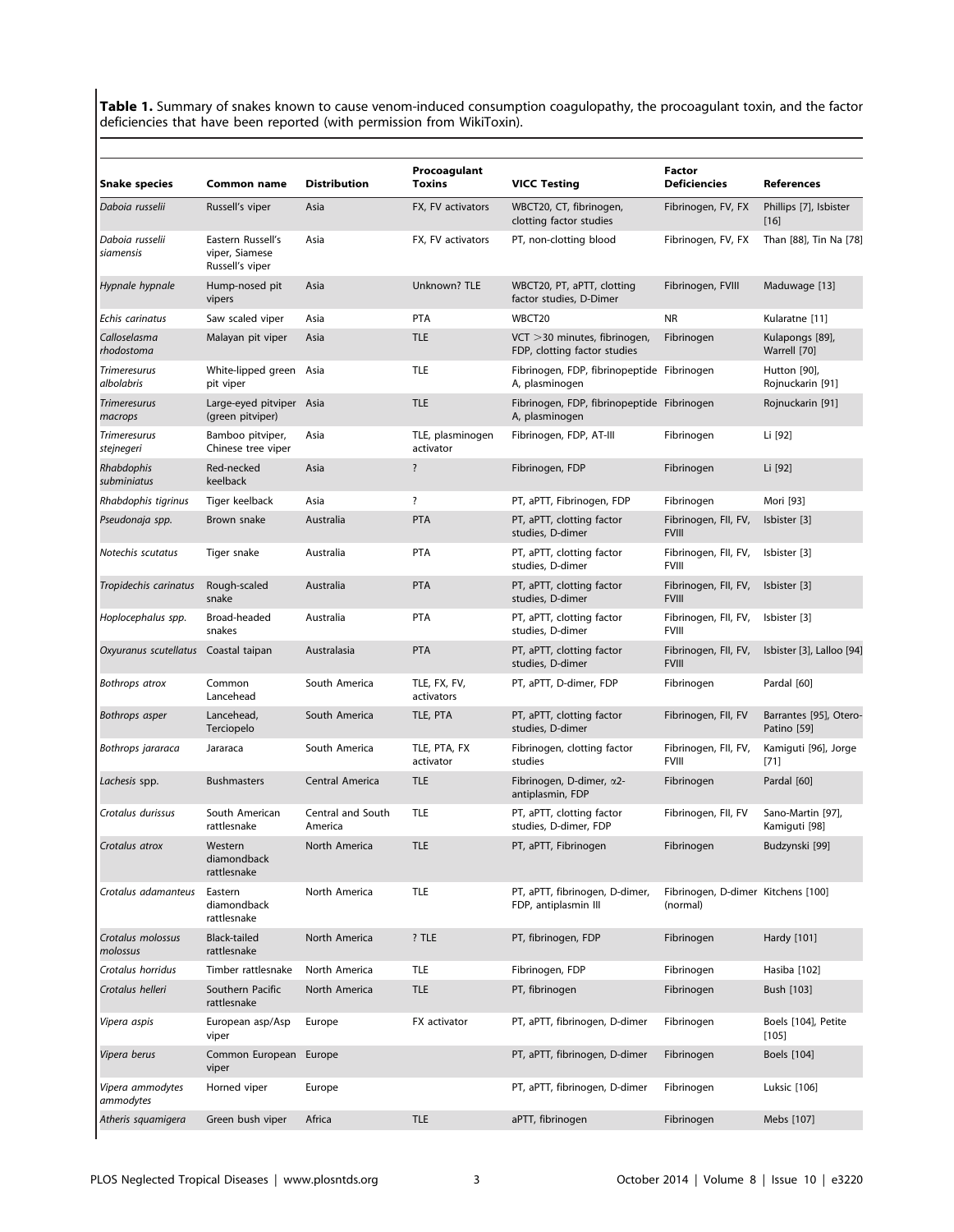#### Table 1. Cont.

| <b>Snake species</b>        | <b>Common name</b>                | <b>Distribution</b> | Procoagulant<br><b>Toxins</b> | <b>VICC Testing</b>                               | <b>Factor</b><br><b>Deficiencies</b>  | <b>References</b>                                  |
|-----------------------------|-----------------------------------|---------------------|-------------------------------|---------------------------------------------------|---------------------------------------|----------------------------------------------------|
| Atheris chlorechis          | Western bush viper                | Africa              | <b>TLE</b>                    | PT, aPTT, fibrinogen                              | Fibrinogen                            | Top [108]                                          |
| Atheris nitschei            | Great lakes bush<br>viper         | Africa              | <b>TLE</b>                    | PT, aPTT, fibrinogen, D-dimer                     | Fibrinogen                            | Hatten [109]                                       |
| Cerastes cerastes           | Saharan horned<br>viper           | Africa/Middle East  | <b>TLE</b>                    | PT, aPTT, fibrinogen, D-dimer,<br>factor V        | Fibrinogen, FV                        | Lifshitz [110],<br>Schneemann [111]                |
| Cerastes vipera             | Sahara sand viper                 | Africa/Middle East  | TLE (cerastobin)              | PT, aPTT, fibrinogen, D-dimer                     | Fibrinogen                            | Lifshitz [112]                                     |
| Proatheris<br>superciliaris | Lowland viper                     | Africa              |                               | PT, aPTT, fibrinogen, D-dimer                     | Fibrinogen                            | Valenta [113]                                      |
| <b>Bitis arietans</b>       | African puff<br>adders            | Africa              | <b>TLE</b>                    | Fibrinogen, PT, clotting factor<br>studies        | Fibrinogen                            | Jennings [114],<br>Warrell [115], Lavonas<br>[116] |
| Bitis gabonica              | Gaboon viper                      | Africa              | TLE (Gabonase)                | Fibrinogen, PT, clotting factor<br>studies        | Fibrinogen                            | McNally [117]                                      |
| Echis coloratus             | Painted carpet<br>viper           | Africa              | PTA                           | Fibrinogen, FDP, PT                               | Fibrinogen,? Fll, FV,<br><b>FVIII</b> | Porath [118] Mann<br>$[73]$                        |
| Echis ocellatus             | West African<br>carpet viper      | Africa              | <b>PTA</b>                    | WBCT20, fibrinogen, clotting<br>factor studies    | Fibrinogen, Fll, FV,<br><b>FVIII</b>  | Warrell [8]                                        |
| Echis pyramidum             | Northeast African<br>carpet viper | Africa              | PTA                           | Fibrinogen, PT, clotting factor<br>studies        | Fibrinogen, Fll, FV,<br><b>FVIII</b>  | Mion [22], Gillissen<br>[119]                      |
| Dispholidus typus           | Boomslang                         | Africa              | SVMP*                         | PT, aPTT, fibrinogen, FDP,<br>thromboelastography | Fibrinogen                            | Aitchison [5]                                      |

aPTT – activated partial thromboplastin time, CT – clotting time, VCT – venous clotting time, FDP – fibrinogen degradation products, PLA<sub>2</sub> – phospholipase A<sub>2</sub>, PT – prothrombin time, TLE – thrombin like enzymes, WBCT – whole blood clotting time, WBCT20 – 20 minutes whole blood clotting time, FII – factor II, FV – factor V, FX – factor X, FDP – fibrinogen degradation products; PTA – prothrombin activator; SVMP – snake venom metalloproteinase; NR – not reported; \* A SVMP has been isolated from D. typus venom but its function (? PTA, FX activator, TLE) is unclear and only fibrinogen has been measured in patients. doi:10.1371/journal.pntd.0003220.t001

Antivenoms are not without risk because administration of foreign proteins in the antivenoms can cause systemic hypersensitivity reactions (SHR) [47]. Early SHR include skin-only SHR, and anaphylaxis and severe anaphylaxis have been reported. Delayed reactions can also occur, and are referred to as serum sickness.

#### Clinical studies of antivenom

Our literature review did not identify any placebo randomised control trials of snake antivenom for VICC. There were 25 randomised comparative trials [24,48–71] of antivenom for VICC, which compared two different antivenoms (ten studies), three different antivenoms (four studies), two or three different doses or repeat doses of antivenom (five studies), heparin treatment and antivenom (five studies), and intravenous immunoglobulin treatment and antivenom (one study) (Table 2). There were a further 13 studies [8,9,20–22,72–79] which compared two groups in which there was no randomisation, including studies with historical controls (Table 3). There have been numerous observational studies of patients with VICC given antivenom, but with no comparison group.

Unfortunately there were major design issues with most of the randomised controlled trials, including lack of definition of a primary outcome or post-hoc definition of the primary outcome, no information on allocation concealment, no information on randomisation, no information on antivenom dose, or varying doses given to patients, and all but two studies [48,66] were underpowered with no sample size calculation (Table 2). The primary assessment of coagulopathy in these studies varied with different whole blood clotting tests and times (12, 15, 20, or 30 minutes) and measurement of the PT, aPTT, fibrin degradation products (FDP), D-Dimer, or fibrinogen, making comparison between studies difficult and reliability of the WBCT outcomes questionable. Many of the studies used a restoration of ''coagulable blood'' based on the WBCT as the major outcome, which is problematic because the reliability of WBCT20 for VICC has been recently questioned [16].

The greatest limitation of the randomised controlled trials was the absence of placebo controlled trials, so none of the trials could effectively address the question as to whether antivenom was beneficial in treating VICC. In nine of 14 studies, the authors concluded equal effectiveness of two or three antivenoms, and four of five studies of different doses or dosing regimens concluded equal effectiveness. The commonest interpretation of these studies is that antivenoms are equally effective. However, these studies actually provide no evidence for antivenom effectiveness and can be interpreted as two antivenoms being equally ineffective. All that can be concluded from these studies is that using any one of the two or three antivenoms is similarly effective.

In five of the 14 studies comparing different antivenoms, the authors concluded that one antivenom was superior to the other(s). However, on reviewing these studies, there were problems with study design or dose was confounded with antivenom type (i.e., the antivenom was less effective because an insufficient dose was given [49,68,69]). One of the better clinical trials of antivenom for VICC was the randomised comparative trial of EchiTAb Plus equine antivenom and EchiTAb G ovine antivenom for Echis ocellatus envenoming, which concluded that EchiTAb Plus was slightly more effective than the other [48]. However, this study was designed as a non-inferiority study, and therefore the authors can only conclude that neither antivenom was inferior to the other, based on the primary outcome. It is incorrect to then use a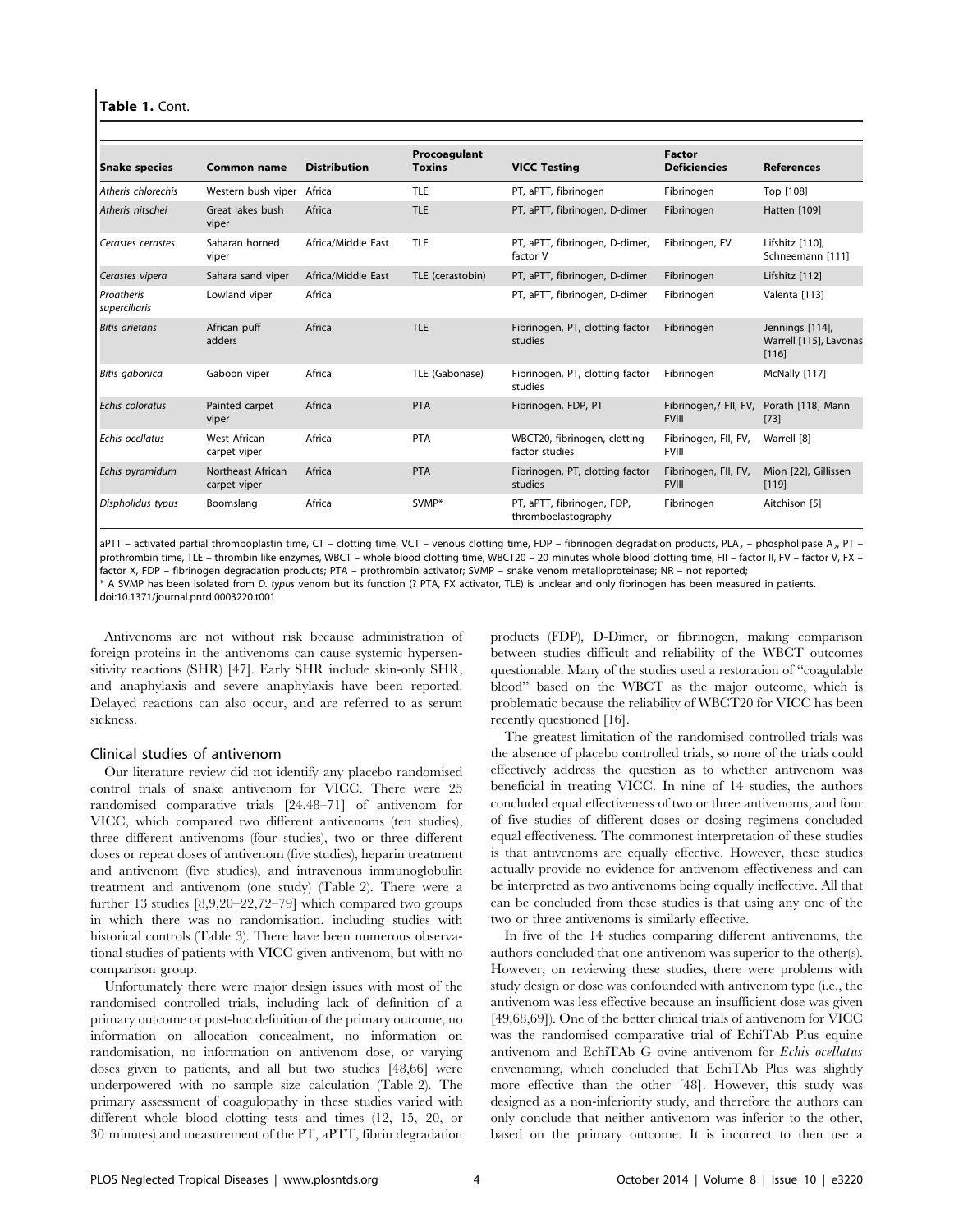

Figure 1. Diagram of the clotting pathway showing the major clotting factors (blue) and their role in the activation of the pathway and clot formation. The four major groups of snake toxins that activated the clotting pathway are in green and the intermediate or incomplete products they form are indicated in dark red. There are four major types of prothrombin activators, which either convert thrombin to form the catalytically active meizothrombin (Group A and B) or to thrombin (Group C and D). doi:10.1371/journal.pntd.0003220.g001

one-sided p-value to suggest that one antivenom was superior to the other. Any conclusion on positive secondary outcomes is also questionable in a non-inferiority trial design. The study by Ariaranee et al., in 2001, concluded that Haffkine antivenom was more effective than Polonga TAb and that a larger dose of Polonga TAb was required [49]. They based this on only 74% of patients having coagulable blood 6 hours after Haffkine antivenom compared to 41% after Polonga Tab. However, 12 hours after antivenom, 95% of patients receiving Haffkine antivenom had coagulable blood compared to 86% receiving Polonga Tab, which was unlikely to be significant. The authors did not define a primary outcome, so the study can be interpreted differently based on whether a 6-hour or 12-hour outcome is used. The study by Smalligan et al. also concluded that one antivenom was more effective, but the study was underpowered (210 recruited versus 300 required for the sample size) and the result was not significant  $(p = 0.054)$  for the primary outcome at 6 hours if only patients given the standard initial dose were included (the outcome that the sample size appeared to be based on) [66]. Warrell et al., in 1974, compared S.A.I.M.R. antivenom and Behringwerke antivenom, but their outcomes included the dose of antivenom required and the proportion with coagulation restored. The study showed that

larger amounts of Behringwerke antivenom were required, and not necessarily that it was less effective [68]. Warrell et al., in 1980, conclude in another underpowered study of 14 patients with no clearly defined primary outcome that Behringwerke antivenom was unreliable [69]. The trial was too small to show any significant difference between the two antivenoms.

In contrast to the randomised controlled trials, some nonrandomised comparative studies do provide evidence for and against the effectiveness of antivenom for VICC. A number of Australian studies and one study of Papuan taipan bites found that antivenom does not prevent or speed the recovery of VICC in Australian elapid envenoming [3,9]. This was supported by computer modelling of the coagulation pathway that showed that antivenom needed to be given almost immediately to prevent VICC in Papuan taipan and Australian elapids [44,45]. One Australian study found that early  $(<$ 6 hours after the bite) and late  $($ >6 hours after the bite) administration of antivenom resulted in the same recovery rate of VICC with 3% and 33% recovering to an INR of 2 or less after 6 and 12 hours for early antivenom, compared to 3% and 27% for late antivenom [9]. Trevett et al. also showed that early antivenom  $\leq 4$  hours) versus late antivenom  $(>4$  hours) in Papuan taipan did not result in a more rapid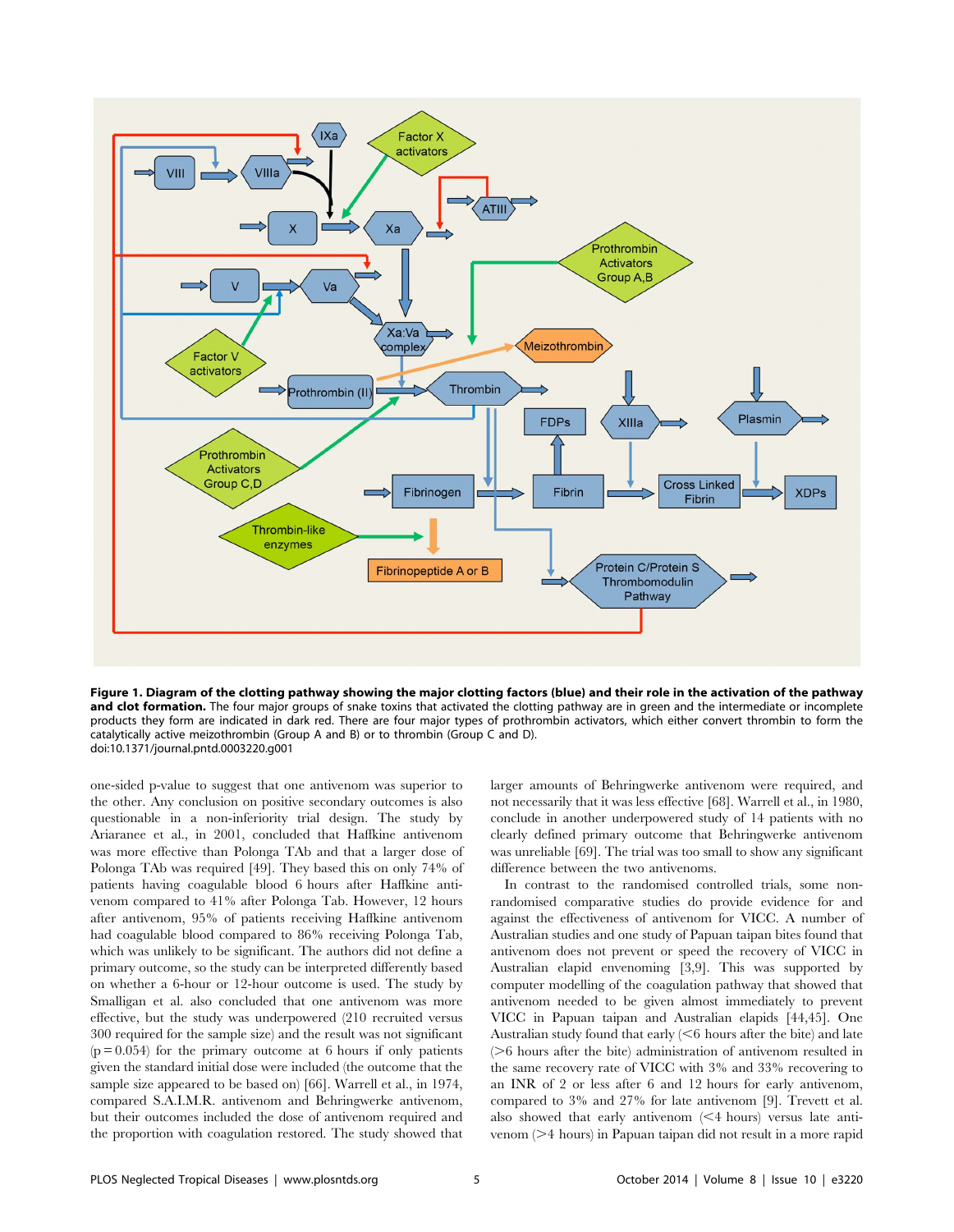| Study                      | Numberin<br>each arm | Snake species              | Ĕ<br>Trial A         | Blinded                    | Randomisation<br>method   | Allocation<br>concealed   | AV dose<br>defined | outcome<br>Primary                           | VICC measures                             | <b>Conclusion</b>                                                                             |
|----------------------------|----------------------|----------------------------|----------------------|----------------------------|---------------------------|---------------------------|--------------------|----------------------------------------------|-------------------------------------------|-----------------------------------------------------------------------------------------------|
| Abubakar, 2010             | 194/206              | Echis ocellatus            | 2 AV                 | Yes                        | Yes                       | Good                      | Yes                | Yes                                          | WBCT20                                    | No difference between<br>antivenoms (neither<br>inferior)                                     |
| Ariaratnam, 2001           | 23/20                | Daboia russelii            | 2 AV                 | $\stackrel{\mathtt{o}}{z}$ | Yes                       | Good                      | Yes                | $\stackrel{\mathtt{o}}{\mathtt{z}}$          | <b>WBCT20</b>                             | multiple outcomes<br>No difference but                                                        |
| Meyer, 1997                | 22/17                | E. ocellatus               | 2 AV                 | $\frac{1}{2}$              | Yes                       | $\bar{z}$                 | Yes                | $\frac{\circ}{\mathsf{Z}}$                   | WBCT20                                    | restoration of clotting<br>No difference in<br>function                                       |
| Otero, 1999                | 25/28                | Porthidium sp.<br>Bothrops | 2 AV                 | Yes                        | Ξ                         | Ξ                         | Yes Varied*        | Partially,<br>defines 2                      | <b>WBCT15/30</b>                          | No difference for<br>either outcome                                                           |
| Otero, 1996                | 20/19                | B. atrox                   | 2 AV                 | Yes                        | $\overline{\overline{z}}$ | Good                      | Yes Varied*        | $\frac{1}{2}$                                | <b>WBCT15/30</b>                          | $\mathsf{S}$<br>No difference but<br>clearly defined<br>outcomes                              |
| Otero, 2006                | 34/33                | B. asper                   | 2 AV                 | Yes                        | Ξ                         | Good                      | Yes Varied*        | $\stackrel{\circ}{\simeq}$                   | WBCT20, fibrinogen                        | outcomes and variable<br>No difference but no<br>dosing                                       |
| Otero-Patino, 2012         | 38/34                | B. asper                   | 2 AV                 | Yes                        | Ξ                         | Good                      | Yes Varied*        | $\stackrel{\mathtt{o}}{\mathbb{E}}$          | WBCT 20, fibrinogen                       | No difference                                                                                 |
| Pardal, 2004               | 38/36                | <b>Bothrops Lachesis</b>   | 2 AV                 | Yes                        | 医                         | Good                      | Unclear            | $\frac{1}{2}$                                | WBCT20, fibrinogen,<br>D-dimer,           | No difference                                                                                 |
| Warrell, 1974              | 23/23                | E. ocellatus               | 2 AV                 | $\geq$                     | $\overline{\overline{z}}$ | $\overline{\overline{z}}$ | Yes Varied*        | $\frac{1}{2}$                                | WBCT20, fibrinogen                        | Unclear difference in<br>outcomes. Dose and<br>AV confounded.                                 |
| Warrell, 1980              | 7/7                  | E. ocellatus               | 2 AV                 | ş                          | Ξ                         | Ξ                         | Yes Varied*        | ş                                            | WBCT20, fibrinogen,<br>factor II, X, XIII | Study too small for<br>any conclusion                                                         |
| Cardoso, 1993              | 39/41/41             | B. jararaca                | 3 AV                 | Yes                        | $\overline{\overline{z}}$ | $\bar{z}$                 | Yes Varied*        | $\frac{\circ}{\sim}$                         | WBCT20, fibrinogen,<br>D-dimer            | Similar effectiveness of<br>all three antivenoms                                              |
| Otero-Patino, 1998         | 30/27/22             | Bothrops                   | $\gtrless$<br>$\sim$ | Partial                    | Partial                   | Ξ                         | Yes Varied*        | $\overset{\circ}{\simeq}$                    | WBCT30, fibrinogen                        | Similar effectiveness of<br>all three antivenoms                                              |
| Smalligan, 2007            | 82/87/41             | <b>Bothrops Lachesis</b>   | 3 AV                 | Yes                        | Yes                       | Good                      | Yes Varied*        | Proportion with<br>clotting blood<br>at 6 hr | WBCT 20                                   | significant difference<br>outcome or 24-hour<br>No statistically<br>in the primary<br>outcome |
| Warrell et al., 1986       | 15/15/16             | C. rhodostoma              | 3 AV                 | $\frac{1}{2}$              | $\overline{\Xi}$          | $\overline{\Xi}$          | Yes Varied*        | $\frac{1}{2}$                                | WBCT20, fibrinogen                        | Equally effective based<br>on outcomes of<br>restoration of<br>coagulation                    |
| Dart, 2001                 | 16/15                | North American<br>Crotalid | 2 doses              | $\frac{\circ}{\sim}$       | Yes                       | Good                      | Yes                | Yes                                          | Fibrinogen, PT                            | Both dosing regimens<br>were equally effective                                                |
| Jorge, 1995                | 88/82                | Bothrops jararaca          | vials<br>4 vs. 2     | Yes                        | Yes                       | Ξ                         | Yes                | $\stackrel{\mathtt{o}}{\mathtt{g}}$          | fibrinogen, FDP<br>WBCT10/30,             | Both dosing regimens<br>were equally effective                                                |
| Karnchanachetanee,<br>1994 | 13/11                | D. russelii                | high dose<br>Low vs. | $\frac{\circ}{\sim}$       | Ξ                         | $\overline{\overline{z}}$ | Yes                | $\frac{\circ}{\sim}$                         | WBCT20                                    | No difference but no<br>clear information on<br>clotting outcomes                             |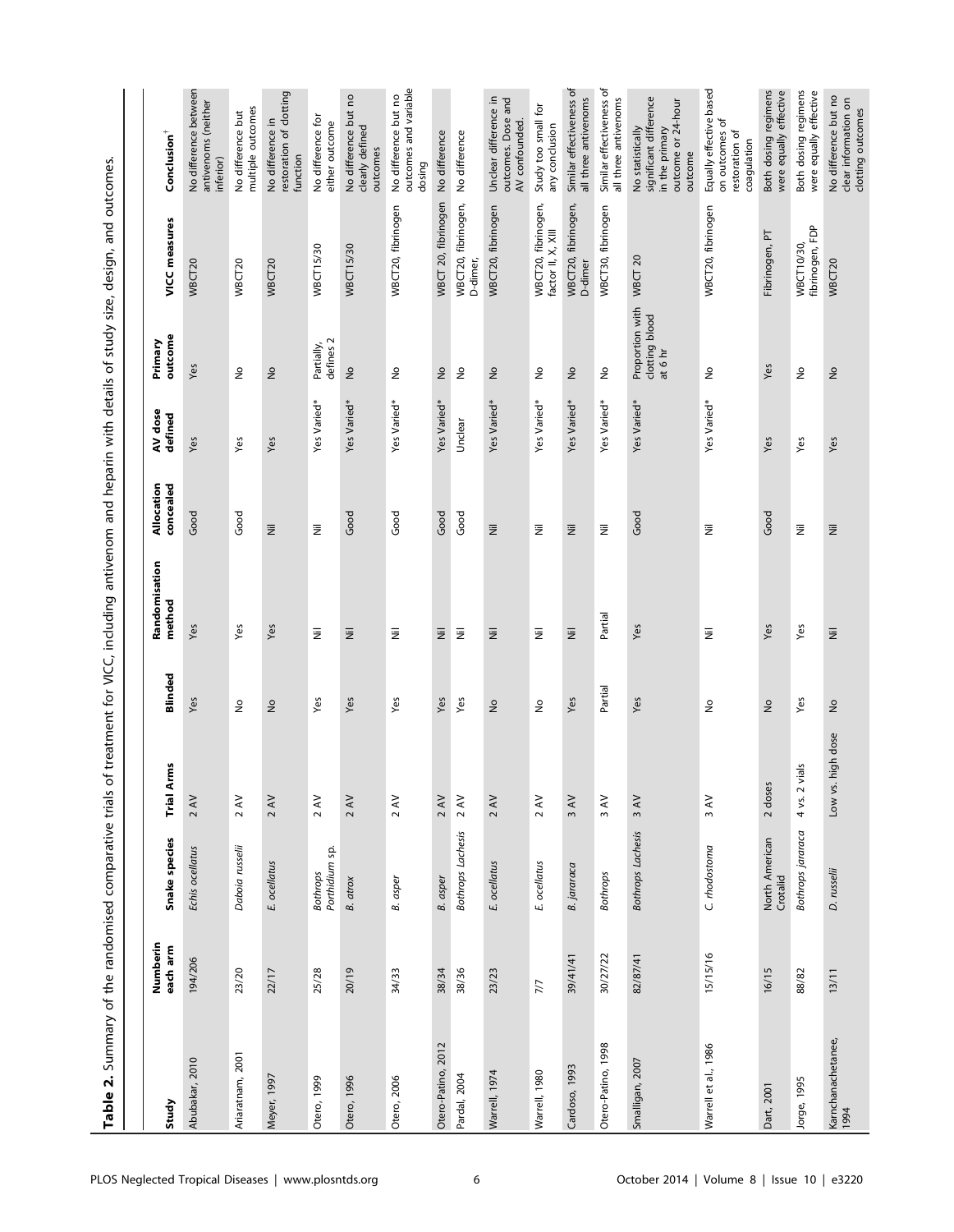| Study                                                                                                                                                                                                                                                                                                                                                                             | Numberin<br>each arm | Snake species                                       | <b>Trial Arms</b>                            | <b>Blinded</b> | Randomisation<br>method | Allocation<br>concealed | AV dose<br>defined | outcome<br>Primary | VICC measures                              | Conclusion <sup>®</sup>                                                                        |
|-----------------------------------------------------------------------------------------------------------------------------------------------------------------------------------------------------------------------------------------------------------------------------------------------------------------------------------------------------------------------------------|----------------------|-----------------------------------------------------|----------------------------------------------|----------------|-------------------------|-------------------------|--------------------|--------------------|--------------------------------------------|------------------------------------------------------------------------------------------------|
| Paul, 2004                                                                                                                                                                                                                                                                                                                                                                        | 50/50                | D. russelii E.<br>carinatus                         | 6 vs. 12 vials AV                            | $\frac{1}{2}$  | Ξ                       | Ξ                       | Yes                | $\frac{1}{2}$      | WBC time, PT                               | No difference                                                                                  |
| Thomas and Jacob, 1985                                                                                                                                                                                                                                                                                                                                                            | 26/27                | carinatus D. russelii<br>Probably E.                | low dose<br>High vs.                         | $\frac{1}{2}$  | Ξ                       | Ξ                       | Yes                | $\frac{1}{2}$      | WBCT15                                     | No difference. Unusual<br>dosing regimens.                                                     |
| Myint-Lwin, 1989                                                                                                                                                                                                                                                                                                                                                                  | 14/14                | D. russelii                                         | AV vs. heparin+AV                            | Ş              | Ξ                       | Ξ                       | Yes                | $\frac{1}{2}$      | fibrinogen, factor<br>$\times$             | No difference with the<br>addition of heparin                                                  |
| Paul, 2003                                                                                                                                                                                                                                                                                                                                                                        | 57/65                | D. russelii                                         | AV vs. heparin+AV                            | $\frac{1}{2}$  | Ξ                       | Ξ                       | Yes                | $\frac{1}{2}$      | <b>WBCT30, PT,</b><br>fibrinogen           | No difference with the<br>addition of heparin                                                  |
| Paul, 2007                                                                                                                                                                                                                                                                                                                                                                        | 40/40                | E. carinatus                                        | Probably D. russelii AV vs. deltaparin+AV No |                | Ξ                       | Ξ                       | Yes                | $\frac{1}{2}$      | WBCT30, PT,<br>fibrinogen                  | No difference with the<br>addition of deltaparin                                               |
| Shah, 1986                                                                                                                                                                                                                                                                                                                                                                        | 25/25                | E. carinatus                                        | AV vs. heparin+AV                            | $\frac{1}{2}$  | Ξ                       | Ξ                       | Yes                | $\frac{1}{2}$      | time, PT, fibrinogen<br>Undefined clotting | improvement in<br>naematological<br>parameters<br>More rapid                                   |
| Warrell, 1976                                                                                                                                                                                                                                                                                                                                                                     | 7/7                  | E. carinatus                                        | AV vs. heparin+AV                            | $\frac{1}{2}$  | Ē                       | Ξ                       | Yes                | $\frac{1}{2}$      | WBCT20, factor<br>$V,$ VIII, II            | No difference with the<br>addition of heparin                                                  |
| Sellahewa, 1994                                                                                                                                                                                                                                                                                                                                                                   | 8/7                  | Probably D. russelii AV vs. IVIG+AV<br>E. carinatus |                                              | $\frac{1}{2}$  | Partial                 | Ξ                       | Yes                | $\frac{1}{2}$      | WBCT12                                     | significant differences<br>and patients were<br>No statistically<br>given further<br>antivenom |
| May differ from the author's conclusion, see text. Abbreviations: AV – antivenom; WBCT20 – 20-minute whole blood clotting test (or 12-, 15-, or 30-minute); WBC time – whole blood clotting time; WIG – intravenous<br>* Varied based on the clinical assessment of the severity on admission;<br>immunoglobulin; PT - prothrombin time;<br>doi:10.1371/journal.pntd.0003220.t002 |                      |                                                     |                                              |                |                         |                         |                    |                    |                                            |                                                                                                |

Table 2. Cont. Table 2. Cont.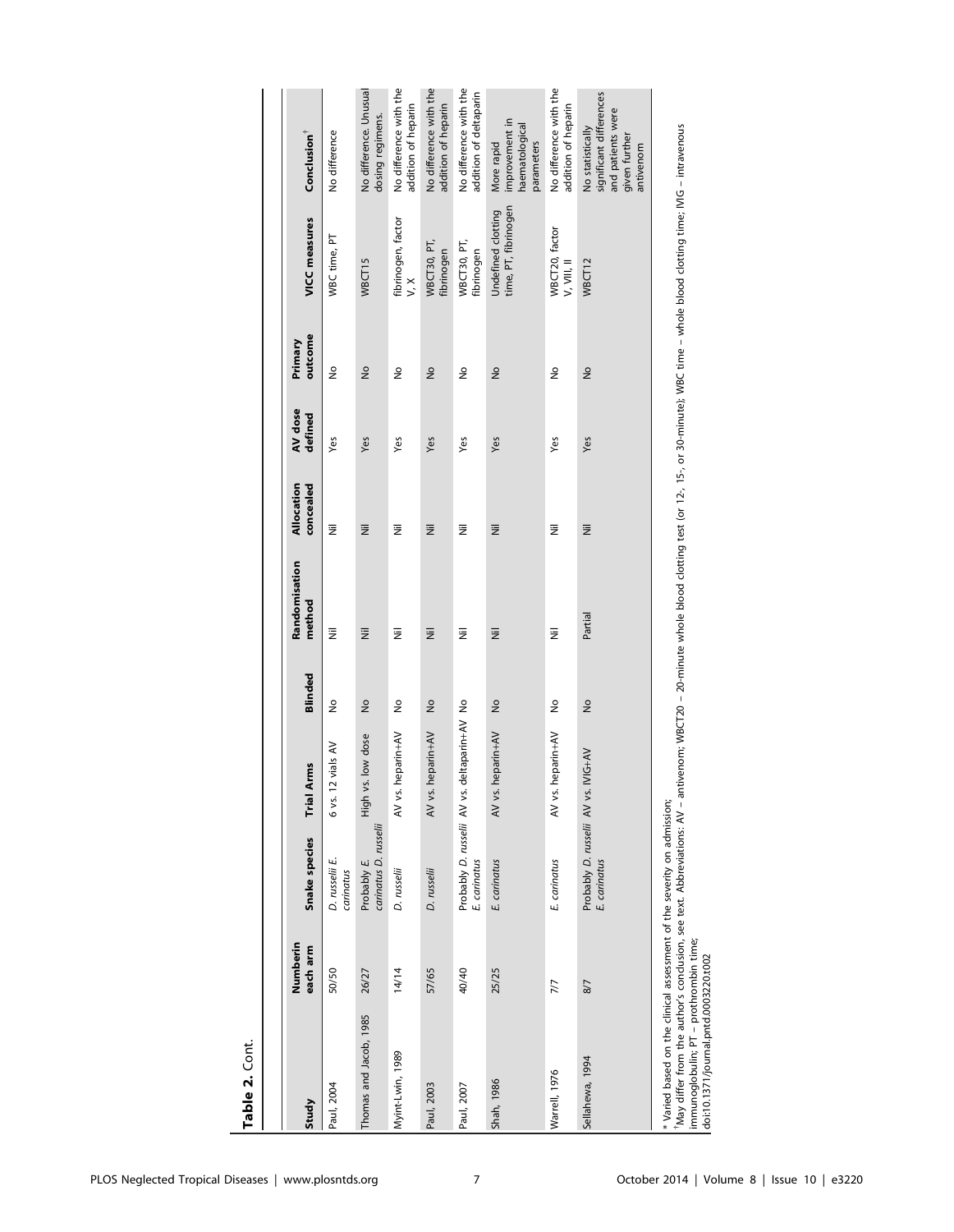Table 3. Summary of the non-randomised studies if VICC comparing two groups. Table 3. Summary of the non-randomised studies if VICC comparing two groups.

| Authors                 | Type of study                                                   | z                   | Snake species                            | <b>Study Arms</b>                                       | Outcome<br>Primary         | Design Problems                                                                                                                 | VICC measures         | Study conclusions                                                                                                                                   |
|-------------------------|-----------------------------------------------------------------|---------------------|------------------------------------------|---------------------------------------------------------|----------------------------|---------------------------------------------------------------------------------------------------------------------------------|-----------------------|-----------------------------------------------------------------------------------------------------------------------------------------------------|
| Bregani, 2006           | (comparison<br>Prospective<br>over time)                        | 130/98/60           | E. ocellatus                             | ≷<br>$\mathsf{m}$                                       | $\frac{1}{2}$              | correction for multiple testing<br>Multiple outcomes without                                                                    | <b>WBCT30</b>         | compared to two other antivenoms.<br>Sii Polyvalent is not effective                                                                                |
| Warrell, 1977           | Observational                                                   | 48/65/4             | E. ocellatus                             | $\approx$<br>$\sim$                                     | $\frac{1}{2}$              | Unbalanced groups, patients<br>re-treated with different<br>antivenom                                                           | WBCT20                | Suggests that one antivenom was<br>inferior.                                                                                                        |
| Abubakar, 2010          | Dose finding study                                              | 24                  | E. ocellatus                             | $\approx$<br>$\mathsf{S}$                               | Yes                        | Nil major                                                                                                                       | WBCT20                | Established the dose for two<br>antivenoms for a clinical trial                                                                                     |
| Visser, 2008            | Prospective                                                     | 278(48)/66          | E. ocellatus                             | 2 AV                                                    | $\frac{1}{2}$              | and not all positive. Multiple<br>Only 114 had WBCT20 done,<br>outcomes.                                                        | <b>WBCT20</b>         | One antivenom was superior to the<br>other based on death rate and<br>antivenom dose                                                                |
| sbister, 2009           | Prospective cohort                                              | 112/29              | Australian<br>elapids                    | Early (<6 h) vs.<br>late $(>6 h)$ AV;<br>[AV vs AV+FFP] | Yes                        | analysis compared late vs. early<br>Primary analysis was a time to<br>event analysis, secondary                                 | $\widetilde{\Xi}$     | No difference between early and<br>late AV group on VICC recovery.<br>More rapid recovery with FFP.                                                 |
| Suchithra, 2008         | Prospective cohort                                              | 142/127<br>[102/25] | E. carinatus<br>Probably<br>D. russelii, | Early $(<$ 6 h) vs.<br>late ( $>$ 6 h) AV               | Ş                          | AV for WBCT - not parametric<br>comparison of early and late<br>and not significant $(p = 0.15)$<br>Subgroup analysis. Error in | WBCT20, PT, aPTT      | statistical analysis may have missed<br>significant difference for WBCT20.<br>No difference between early and<br>late AV. However, incorrect        |
| Trevett, 1995           | observational study<br>Prospective                              | 33/31               | atus<br>O. scutell                       | Early $(<$ 4 h) vs.<br>$\text{late}$ ( $\gt$ 4 h) AV    | $\frac{1}{2}$              | Small subgroup analysis.                                                                                                        | WBCT20                | No difference between early and<br>late AV in time to recovery of<br>WBCT20.                                                                        |
| Mann, 1978              | Retrospective study                                             | 9/9                 | E. coloratus                             | AV vs. no AV                                            | $\frac{1}{2}$              | Sample size too small.                                                                                                          | Fibrinogen            | No difference in recovery of<br>fibrinogen with AV.                                                                                                 |
| Mion, 2013              | study<br>observational<br>Prospective<br>$(47 \text{ vs. } 13)$ | 47/13               | idum<br>E. pyrami                        | AV vs. no AV                                            | $\frac{1}{2}$              | Multiple outcomes                                                                                                               | FibrinogenaPTT, PT    | Significant difference in recovery of<br>all coagulation parameters with AV<br>compared to no AV.                                                   |
| Brown, 2009             | Prospective study<br>Retrospective/<br>$(106 \text{ vs. } 21)$  | 106/21              | elapids<br>Australian                    | FFP vs. no FFP<br>AV vs. no AV;                         | Yes                        | Two separate studies<br>amalgamated.                                                                                            | INR, aPTT, Fibrinogen | antivenom is associated with a more<br>FFP given within 4 hours of<br>rapid recovery of the INR.                                                    |
| Win-Aung, 1996          | observational study<br>Prospective,                             | 34/82               | D. siamensis                             | IM AV vs IV AV                                          | $\frac{\circ}{\sim}$       | envenomed, multiple outcomes<br>and unclear if all patients given<br>IM groups less severely<br>IM included                     | <b>WBCT20</b>         | and unbalanced groups suggest this<br>difference (p = 0.03) but poor design<br>may not be a significant difference.<br>Authors report a significant |
| Srimannarayana,<br>2004 | Prospective with two<br>arms randomised                         | 30/30/30            | D. russelii,<br>E. carinatus<br>Probably | Three dose levels                                       | $\geq$                     | Randomised controlled trial but WBCT30<br>included one non-randomised<br>arm                                                    |                       | No difference                                                                                                                                       |
| Tin, 1992               | Prospective two<br>arms                                         | 10/10               | D. russeli                               | AV vs. heparin+AV                                       | $\frac{\circ}{\mathsf{Z}}$ | Small study with multiple<br>outcomes                                                                                           | Fibrinogenfactor V, X | No difference when adding heparin                                                                                                                   |

PLOS Neglected Tropical Diseases | www.plosntds.org 8 8 8 0ctober 2014 | Volume 8 | Issue 10 | e3220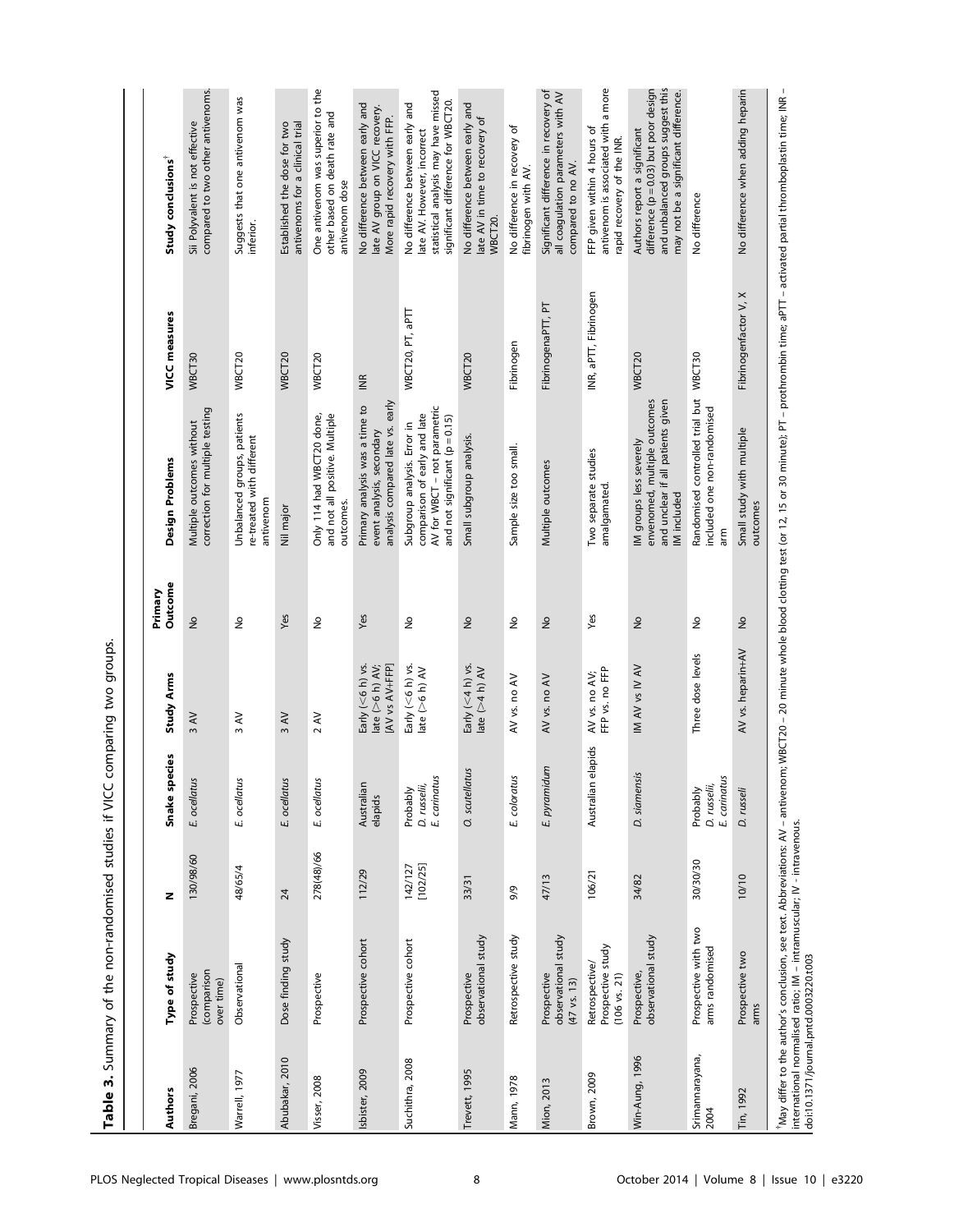recovery of the coagulopathy [75]. These studies suggest that there is a limited role for antivenom in the treatment of VICC resulting from Australasian elapid envenoming. However, other studies have shown that antivenom can prevent other clinical effects of envenoming such as neurotoxicity and myotoxicity [75,80], so evidence of VICC and therefore envenoming remains an indication for antivenom. However, in brown snake (Pseudonaja) envenoming, where the major clinical syndrome is VICC [81], it could be argued that antivenom does not improve outcomes, and it might be ethical to undertake a placebo controlled trial of antivenom.

Different to Australian antivenom, studies of Echis species have demonstrated an important role for antivenom in the treatment of VICC, because antivenom greatly shortens the duration of the coagulopathy. A recent study of Echis envenoming by Mion et al. showed that there was a much more rapid recovery of the PT, aPTT, and fibrinogen levels in patients given antivenom compared to those not treated [22]. The mean recovery times to fibrinogen  $>1$  g/l was 7.5 days versus 40 hours; to a PT $>50\%$ was 5.8 days versus 25 hours, and to an a $PTT<1.5$  times normal was 4.7 days versus 9 hours, for untreated and antivenom treated patients respectively [22]. This supports earlier work that found the mortality from Echis envenoming was reduced in patients treated with specific antivenoms in Nigeria and the time to the restoration of clotting was much more rapid [8]. The study by Visser et al. reports an increased mortality for patients envenomed by E. ocellatus given Asna Antivenom C (Bharat Serum and Vaccines Ltd.) compared to FAV-Afrique (Aventis-Pasteur) and significantly more doses required until the WBCT20 normalised [76]. The failure of Indian antivenom is likely due to the fact that a different *Echis* spp. is used to produce it. There is therefore sufficient evidence from non-randomised studies that doing a placebo controlled trial would be considered unethical.

One study investigated whether the time of antivenom post-bite affected the time to recovery of the coagulopathy in Russell's viper and carpet vipers (E. carinatus) in India [74]. The study reported that early antivenom  $(< 6$  hours after bite) compared to late antivenom  $($ >6 hours) resulted in a more rapid recovery of the WBCT20, but not the time to recovery of standard coagulation studies (INR, aPTT). This result is difficult to interpret because it included two snake types with different types of procoagulant toxins and did not clearly define outcomes a priori. In addition, there is an error in the statistical analysis because comparison of the values reported in Table 4 in [74] does not give a significant

## Key Learning Points

- Venom-induced consumption coagulopathy (VICC) results from the activation of the clotting pathway by procoagulant snake toxins and consumption of clotting factors.
- Investigation of VICC requires laboratory-based clotting studies until accurate and cheap bedside tests are available.
- There are no placebo controlled trials of antivenom, and effectiveness is not supported by numerous clinical trials comparing antivenoms.
- Non-randomised observational studies with control groups suggest that antivenom may be effective for some snakes but not others.
- There is little evidence to support the use of heparin, and fresh frozen plasma is likely to be beneficial only in actively bleeding patients.

# Top Five Papers

- 1. Isbister GK, Scorgie FE, O'Leary MA, Seldon M, Brown SG, et al. (2010) Factor deficiencies in venom-induced consumption coagulopathy resulting from Australian elapid envenomation: Australian Snakebite Project (ASP-10). J Thromb Haemost 8: 2504–2513.
- 2. Isbister GK (2009) Procoagulant snake toxins: laboratory studies, diagnosis, and understanding snakebite coagulopathy. Semin Thromb Hemost 35: 93–103.
- 3. Mion G, Larreche S, Benois A, Petitjeans F, Puidupin M (2013) Hemostasis dynamics during coagulopathy resulting from Echis envenomation. Toxicon 76: 103–109.
- 4. Isbister GK, Duffull SB, Brown SG (2009) Failure of antivenom to improve recovery in Australian snakebite coagulopathy. QJM 102: 563–568.
- 5. Abubakar IS, Abubakar SB, Habib AG, Nasidi A, Durfa N, et al. (2010) Randomised controlled double-blind noninferiority trial of two antivenoms for saw-scaled or carpet viper (Echis ocellatus) envenoming in Nigeria. PLoS Negl Trop Dis 4: e767.

difference in recovery of the WBCT20 between early and late antivenom administration.

The failure of antivenom for VICC in Australia and success of antivenom for VICC from Echis spp. in Africa demonstrates that studies of one snake (and therefore one procoagulant toxin) cannot be generalised to other snakes. Studies are required for each major group of snakes or toxins in different parts of the world, although understanding the mechanisms of the procoagulant toxins should inform empirical studies of different antivenoms. The prothrombin activators in Australasian elapids (Group C and D) [4] are similar to the prothrombinase complex in humans and therefore likely to be removed rapidly by pathways that eliminate human prothrombinase. However, the prothrombin activators in the venoms of Echis spp. (Group A and B) are metalloproteinases, which differ from the human clotting factors, and therefore are unlikely to be removed by normal elimination pathways.

The study by Win-Aung et al. reported the effectiveness of intramuscular antivenom and is the only study of intramuscular antivenom [77]. This finding is not consistent with pharmacokinetic studies of intramuscular antivenom, which suggest very slow and delayed absorption [82]. The study by Win-Aung did not have an appropriate control group, which was clearly shown by the fact that ''test'' patients had significantly lower venom concentrations  $(p<0.001)$  than the control patients and so were more mildly envenomed. Considering the statistical significance in the number of patients with coagulopathy between groups was  $p = 0.03$ , it is likely that this is accounted for by the "test" group being less severely envenomed. Another concern with the study is that the authors do not report how many patients actually got intramuscular antivenom; they only included those cases in which venom was detected in blood [77]. Contrary to the authors' conclusions this study does not support the effectiveness of intramuscular antivenom, and this route of administration should not be used.

The remaining non-randomised studies of antivenom for VICC were of poor quality (Table 3). Bregani et al. undertook a study of three different antivenoms for Echis in Africa and suggested that one was ineffective and was associated with a higher mortality and slower return of clotting function [20]. However, the study compared three groups and multiple outcomes without correcting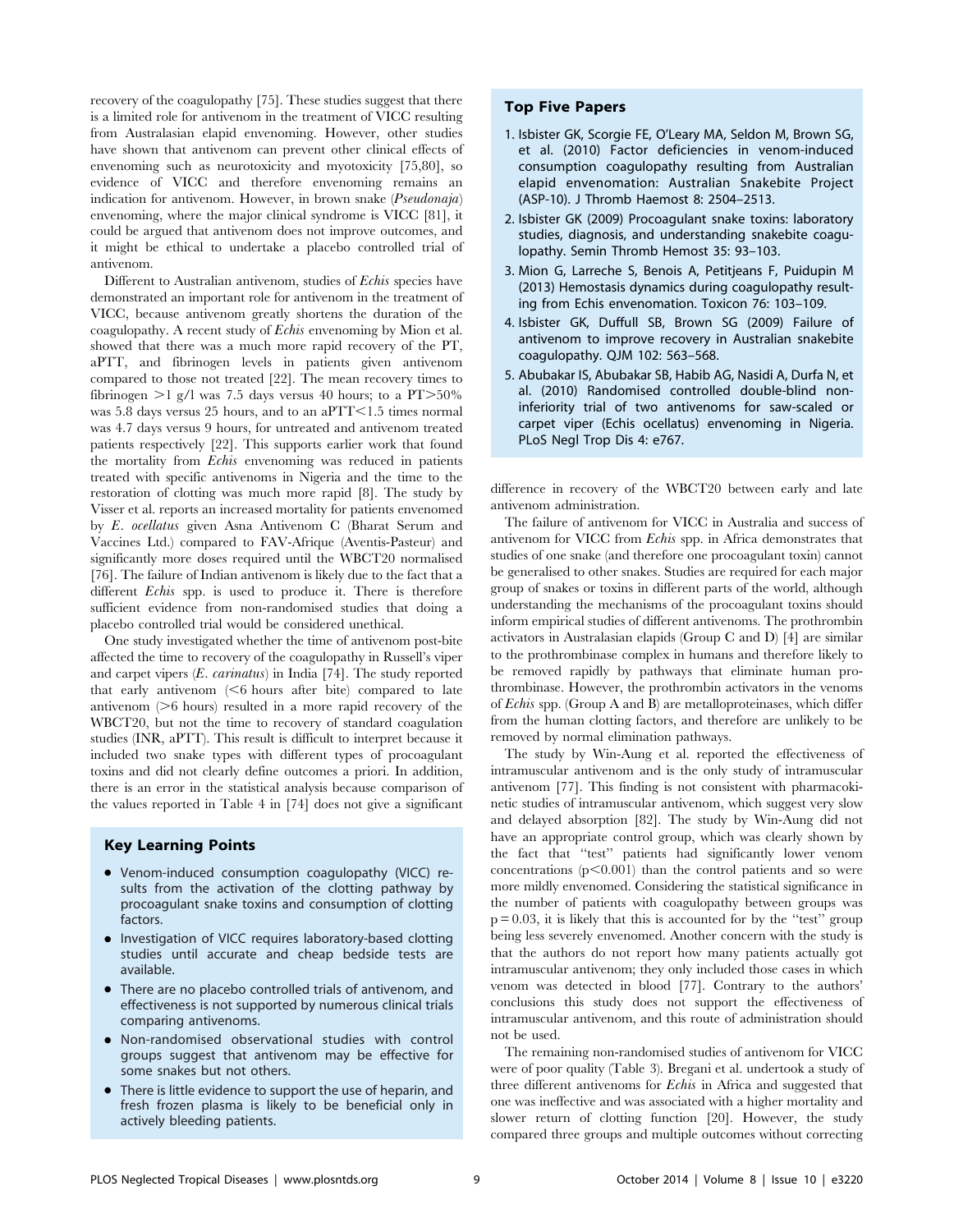for this, so not all of these differences may have been significant. Mann et al. undertook a small retrospective study of no antivenom versus antivenom for envenoming by E. colorata. Although it suggests the recovery in fibrinogen was similar, the study was small and there was no clear definition of recovery [73]. Two studies not included in the 15 simply compared the occurrence of coagulation abnormalities in the envenomed patients and not the recovery of coagulation [23,83]. This meant that severity of envenoming was confounded with antivenom treatment, making it difficult to assess the effect of antivenom.

Another important issue is determining the effective dose of antivenom. There has been significant contention in Australia regarding the dose of antivenom. Recent studies have demonstrated that one vial of antivenom is as effective as two or more vials of antivenom for VICC resulting from snake envenoming [81]. However, it is clear from many of the studies that some antivenoms are not effective because an insufficient dose of the antivenom has been given [49,76]. It is essential that future studies do not confound dose and type of antivenom, and that the optimal dose of antivenom is determined in pre-clinical studies or small dose-finding studies prior to larger controlled trials of antivenom effectiveness.

There are numerous observational studies that report the effectiveness of antivenom, but they simply report the restoration of coagulability for a single group of patients that are all given antivenom. Clearly, further studies of antivenom for VICC are required, but conducting placebo controlled trials is challenging if not impossible due to ethical issues. Good observational studies and historical control studies will hopefully help provide better evidence for the role of antivenom in VICC from different snakes.

# Other Treatments

# Clotting factor replacement

VICC is characterised by low or undetectable levels of one or more clotting factors, most commonly fibrinogen. Antivenom will only stop the consumptive process so once it has been given it still takes 24 to 48 hours for full recovery of the clotting factors [3]. While the clotting factors are being re-synthesized by the liver there is a period of time during which the patient remains at risk of haemorrhage. For this reason, clotting factor replacement has been suggested as an adjunct treatment for VICC. The most commonly used factor replacement is fresh frozen plasma because it is the most widely available and contains almost all the important factors, such as fibrinogen, factor V, factor VIII, and factor X.

Clotting factor replacement for VICC is controversial because of the concern that it may worsen VICC by providing more clotting factors (substrate) for the procoagulant toxins [84,85]. However, it has been assumed that once antivenom has been given and the toxins are bound, clotting factor replacement is likely to speed the rate of recovering. Two observational studies from Australia support this [9,21] but a more recent randomised controlled trial in Australia only partly supports the use of fresh frozen plasma (FFP) and raises concern about the early use of FFP [86].

The recent randomised controlled trial of FFP for treating VICC in Australian snake envenoming shows that the administration of FFP within 4 hours of antivenom results in more rapid restoration of clotting function in the majority of patients [86]. In a study of 65 patients, 30 of 41 patients (73%) randomised to FFP had an INR of  $\leq$ 2 six hours after antivenom compared to only six of 24 patients (25%) not given FFP (absolute difference 48%; 95% confidence interval (CI):  $23\% - 73\%$ ; p = 0.0002). However, there

was no difference in time to discharge and the study was too small to detect any different in major haemorrhage between FFP and no FFP. An interesting finding of the study was that non-responders in the FFP arm were given FFP significantly earlier post-bite (not post-antivenom) than those who responded to FFP (4.7 hours versus 7.3 hours;  $p = 0.002$  [86]. The reason for this finding is not completely clear, but clotting factor studies done in a subgroup of patients demonstrated that those receiving early FFP had evidence of consumption after the FFP was given with increasing D-Dimer and decreasing fibrinogen. However, all these patients had received antivenom prior to the FFP, suggesting that the active clotting factors were endogenous ones activated in the initial consumptive process and not the procoagulant toxin.

Reactions to FFP are well recognised, but are relatively uncommon [87]. There were no adverse reactions in the randomised controlled trial by Isbister et al. in 2013 that could be directly attributed to the FFP. However, the study was small and uncommon complications such as transfusion-related acute lung injury (TRALI) and anaphylaxis must be considered when balancing the risk of FFP versus the benefit. The current evidence would suggest that FFP should be administered in patients with acute bleeding and is more likely to be effective if given more than 6 hours after the bite. However, there is much less evidence to support FFP in patients with VICC without active bleeding, and larger studies are required to better define this patient group. Nevertheless, in life-threatening bleeding from VICC, such as with intracranial haemorrhage, delaying the use of FFP based on these findings is not recommended.

There is far less information on other forms of factor replacement, including cryoprecipitate, prothrombinex, or single factor concentrations. It would seem theoretically useful to give cryoprecipitate to patients bitten by snakes with thrombin-like enzymes, who mainly have a fibrinogen deficiency. However, there is little evidence to support this and patients only need low levels of fibrinogen to have close-to-normal clotting function. One retrospective study included patients given cryoprecipitate, but the numbers were too small for any analysis [21].

#### Heparin

Heparin has been suggested for the treatment of VICC resulting from viper envenoming, but its use is controversial and there is little evidence to support its effectiveness. Three of five randomised comparison studies concluded that heparin and antivenom are more effective than antivenom alone [24,53,61,63,65]. There was one non-randomised study that concluded no benefit [78]. However, all these studies were poorly designed with poor definition of primary outcomes, blinded allocation, and clotting tests.

Shah et al. reported in 1986 that the addition of heparin resulted in a great proportion of patients with normalised haematological parameters of four different time points compared to antivenom alone [65]. This result needs to be interpreted with caution because it is unclear which parameters had to normalise and multiple time points were used [65]. Paul et al reported two studies investigating the effect of heparin that showed no significant difference despite the conclusion heparin was effective. The first study showed no statistical benefit of the addition of heparin, including no effect on the clotting times, which were the same between antivenom alone and antivenom and heparin [61]. The authors incorrectly suggest that heparin resulted in an improved morbidity and mortality, based on very small and nonsignificant differences in some outcomes [61]. In the second, smaller study the authors found no significant difference between the antivenom and antivenom with heparin on all outcomes [63].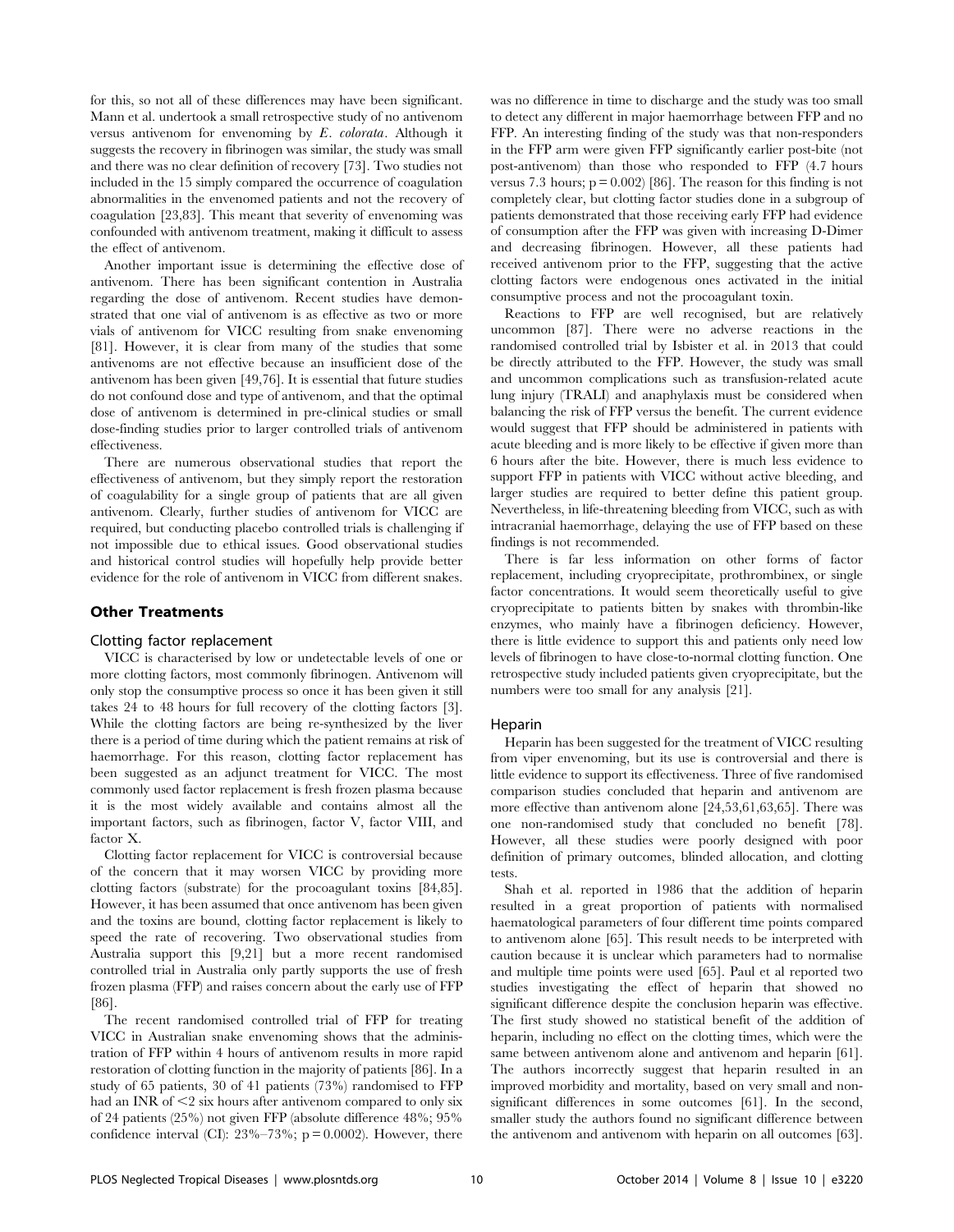The three trials that concluded heparin was not effective were all too small  $(N = 14, 20, 28)$  to detect any but the largest difference between treatments, due to type II errors. In addition, all these studies had poorly defined outcomes, including no pre-specified primary outcome [24,53,78]. There is insufficient evidence to support the use of heparin, but well-designed, large studies are required to confirm that there is no effect.

#### Conclusions

VICC is one of the most important clinical syndromes that occurs with snake envenoming and it includes a broad range of factor deficiencies depending on the particular procoagulant toxin in the snake venom. Diagnosis and monitoring of the coagulopathy is problematic, particularly in resource-poor countries where

#### References

- 1. Kasturiratne A, Wickremasinghe AR, de Silva N, Gunawardena NK, Pathmeswaran A, et al. (2008) The global burden of snakebite: a literature analysis and modelling based on regional estimates of envenoming and deaths. PLoS Med 5: e218.
- 2. Isbister GK (2010) Snakebite doesn't cause disseminated intravascular coagulation: coagulopathy and thrombotic microangiopathy in snake envenoming. Semin Thromb Hemost 36: 444–451.
- 3. Isbister GK, Scorgie FE, O'Leary MA, Seldon M, Brown SG, et al. (2010) Factor deficiencies in venom-induced consumption coagulopathy resulting from Australian elapid envenomation: Australian Snakebite Project (ASP-10). J Thromb Haemost 8: 2504–2513.
- 4. Isbister GK (2009) Procoagulant snake toxins: laboratory studies, diagnosis, and understanding snakebite coagulopathy. Semin Thromb Hemost 35: 93–103.
- 5. Aitchison JM (1990) Boomslang bite–diagnosis and management. A report of 2 cases. S Afr Med J 78: 39–42.
- 6. Lu Q, Clemetson JM, Clemetson KJ (2005) Snake venoms and hemostasis. J Thromb Haemost 3: 1791–1799.
- 7. Phillips RE, Theakston RD, Warrell DA, Galigedara Y, Abeysekera DT, et al. (1988) Paralysis, rhabdomyolysis and haemolysis caused by bites of Russell's viper (Vipera russelli pulchella) in Sri Lanka: failure of Indian (Haffkine) antivenom. Q J Med 68: 691–715.
- 8. Warrell DA, Davidson N, Greenwood BM, Ormerod LD, Pope HM, et al. (1977) Poisoning by bites of the saw-scaled or carpet viper (Echis carinatus) in Nigeria. Q J Med 46: 33–62.
- 9. Isbister GK, Duffull SB, Brown SG (2009) Failure of antivenom to improve recovery in Australian snakebite coagulopathy. QJM 102: 563–568.
- 10. Kularatne SA, Budagoda BD, Gawarammana IB, Kularatne WK (2009) Epidemiology, clinical profile and management issues of cobra (Naja naja) bites in Sri Lanka: first authenticated case series. Trans R Soc Trop Med Hyg 103: 924–930.
- 11. Kularatne SA, Sivansuthan S, Medagedara SC, Maduwage K, de Silva A (2011) Revisiting saw-scaled viper (Echis carinatus) bites in the Jaffna Peninsula of Sri Lanka: distribution, epidemiology and clinical manifestations. Trans R Soc Trop Med Hyg 105: 591–597.
- 12. Maduwage K, Kularatne K, Wazil A, Gawarammana I (2011) Coagulopthy, acute kidney injury and death following Hypnale zara envenoming: the first case report from Sri Lanka. Toxicon 58: 641–643.
- 13. Maduwage K, Scorgie FE, Silva A, Shahmy S, Mohamed F, et al. (2013) Hump-nosed pit viper (Hypnale hypnale) envenoming causes mild coagulopathy with incomplete clotting factor consumption. Clin Toxicol (Phila) 51: 527– 531.
- 14. Ariaratnam CA, Thuraisingam V, Kularatne SA, Sheriff MH, Theakston RD, et al. (2008) Frequent and potentially fatal envenoming by hump-nosed pit vipers (Hypnale hypnale and H. nepa) in Sri Lanka: lack of effective antivenom. Trans R Soc Trop Med Hyg 102: 1120–1126.
- 15. Sano-Martins IS, Fan HW, Castro SC, Tomy SC, Franca FO, et al. (1994) Reliability of the simple 20 minute whole blood clotting test (WBCT20) as an indicator of low plasma fibrinogen concentration in patients envenomed by Bothrops snakes. Butantan Institute Antivenom Study Group. Toxicon 32: 1045–1050.
- 16. Isbister GK, Maduwage K, Shahmy S, Mohamed F, Abeysinghe C, et al. (2013) Diagnostic 20-min whole blood clotting test in Russell's viper envenoming delays antivenom administration. QJM 106: 925–932.
- 17. Daudu I, Theakston RD (1988) Preliminary trial of a new polyspecific antivenom in Nigeria. Ann Trop Med Parasitol 82: 311–313.
- 18. Chippaux JP, Lang J, Eddine SA, Fagot P, Rage V, et al. (1998) Clinical safety of a polyvalent F(ab')2 equine antivenom in 223 African snake envenomations: a field trial in Cameroon. VAO (Venin Afrique de l'Ouest) Investigators. Trans R Soc Trop Med Hyg 92: 657–662.
- 19. Chippaux JP, Lang J, Amadi-Eddine S, Fagot P, Le Mener V (1999) Short report: treatment of snake envenomations by a new polyvalent antivenom

the only clotting test available is the whole blood clotting test. Research is required to develop more reliable cheap clotting tests to be used for the diagnosis and treatment of VICC. Antivenom is the major treatment for VICC, but there is little high-quality evidence to support its effectiveness. Observational studies have suggested that it may be highly effective for some snakes (e.g., Echis spp.) and ineffective for other snakes (e.g., Australasian elapids). Antivenom is not risk free and adverse reactions can be quite common and potentially severe. There is evidence to support the use of FFP in bleeding patients with VICC. There is no evidence to support the use of heparin. In all cases it is important to observe for signs of external and internal bleeding. Patients should be observed in hospital until clotting function has normalised.

composed of highly purified F(ab)2: results of a clinical trial in northern Cameroon. Am J Trop Med Hyg 61: 1017–1018.

- 20. Bregani E, Cantoni F, Tantardini F (2006) Snake bites in South Chad. Comparision between three different polyvalent anti-snake venom immunotherapies. Giornale Italiano Di Medicina Tropicale 11: 25–28.
- 21. Brown SG, Caruso N, Borland ML, McCoubrie DL, Celenza A, et al. (2009) Clotting factor replacement and recovery from snake venom-induced consumptive coagulopathy. Intensive Care Med 35: 1532–1538.
- 22. Mion G, Larreche S, Benois A, Petitjeans F, Puidupin M (2013) Hemostasis dynamics during coagulopathy resulting from Echis envenomation. Toxicon 76: 103–109.
- 23. Sotelo N (2008) Review of treatment and complications in 79 children with rattlesnake bite. Clin Pediatr (Phila) 47: 483–489.
- 24. Warrell DA, Pope HM, Prentice CR (1976) Disseminated intravascular coagulation caused by the carpet viper (Echis carinatus): trial of heparin. Br J Haematol 33: 335–342.
- 25. Kamiguti AS, Rugman FP, Theakston RD, Franca FO, Ishii H, et al. (1992) The role of venom haemorrhagin in spontaneous bleeding in Bothrops jararaca envenoming. Butantan Institute Antivenom Study Group. Thromb Haemost 67: 484–488.
- 26. Antonypillai CN, Wass JA, Warrell DA, Rajaratnam HN (2011) Hypopituitarism following envenoming by Russell's vipers (Daboia siamensis and D. russelii) resembling Sheehan's syndrome: first case report from Sri Lanka, a review of the literature and recommendations for endocrine management. QJM 104: 97–108.
- 27. Jeevagan V, Katulanda P, Gnanathasan CA, Warrell DA (2013) Acute pituitary insufficiency and hypokalaemia following envenoming by Russell's viper (Daboia russelii) in Sri Lanka: Exploring the pathophysiological mechanisms. Toxicon 63: 78–82.
- 28. Offerman SR, Barry JD, Schneir A, Clark RF (2003) Biphasic rattlesnake venom-induced thrombocytopenia. J Emerg Med 24: 289–293.
- 29. Odeleye AA, Presley AE, Passwater ME, Mintz PD (2004) Report of two cases: Rattlesnake venom-induced thrombocytopenia. Ann Clin Lab Sci 34: 467–470.
- 30. Johnston CI, Brown SG, O'Leary MA, Currie BJ, Greenberg R, et al. (2013) Mulga snake (Pseudechis australis) envenoming: a spectrum of myotoxicity, anticoagulant coagulopathy, haemolysis and the role of early antivenom therapy - Australian Snakebite Project (ASP-19). Clin Toxicol (Phila) 51: 417– 424.
- 31. Warrell DA, editor (1992) The global problem of snake bite: its prevention and treatments. Singapore: National University of Singapore.
- 32. Gutierrez JM, Leon G, Lomonte B (2003) Pharmacokinetic-pharmacodynamic relationships of immunoglobulin therapy for envenomation. Clin Pharmacokinet 42: 721–741.
- 33. Theakston RD, Warrell DA (1991) Antivenoms: a list of hyperimmune sera currently available for the treatment of envenoming by bites and stings. Toxicon 29: 1419–1470.
- 34. Heard K, O'Malley GF, Dart RC (1999) Antivenom therapy in the Americas. Drugs 58: 5–15.
- 35. Isbister GK (2010) Antivenom efficacy or effectiveness: the Australian experience. Toxicology 268: 148–154.
- 36. Riviere G, Choumet V, Audebert F, Sabouraud A, Debray M, et al. (1997) Effect of antivenom on venom pharmacokinetics in experimentally envenomed rabbits: toward an optimization of antivenom therapy. J Pharmacol Exp Ther 281: 1–8.
- 37. Pepin-Covatta S, Lutsch C, Grandgeorge M, Lang J, Scherrmann JM (1996) Immunoreactivity and pharmacokinetics of horse anti-scorpion venom F(ab')2scorpion venom interactions. Toxicol Appl Pharmacol 141: 272–277.
- 38. Pepin-Covatta S, Lutsch C, Lang J, Scherrmann JM (1998) Preclinical assessment of immunoreactivity of a new purified equine  $F(ab')$ 2 against European viper venom. J Pharm Sci 87: 221–225.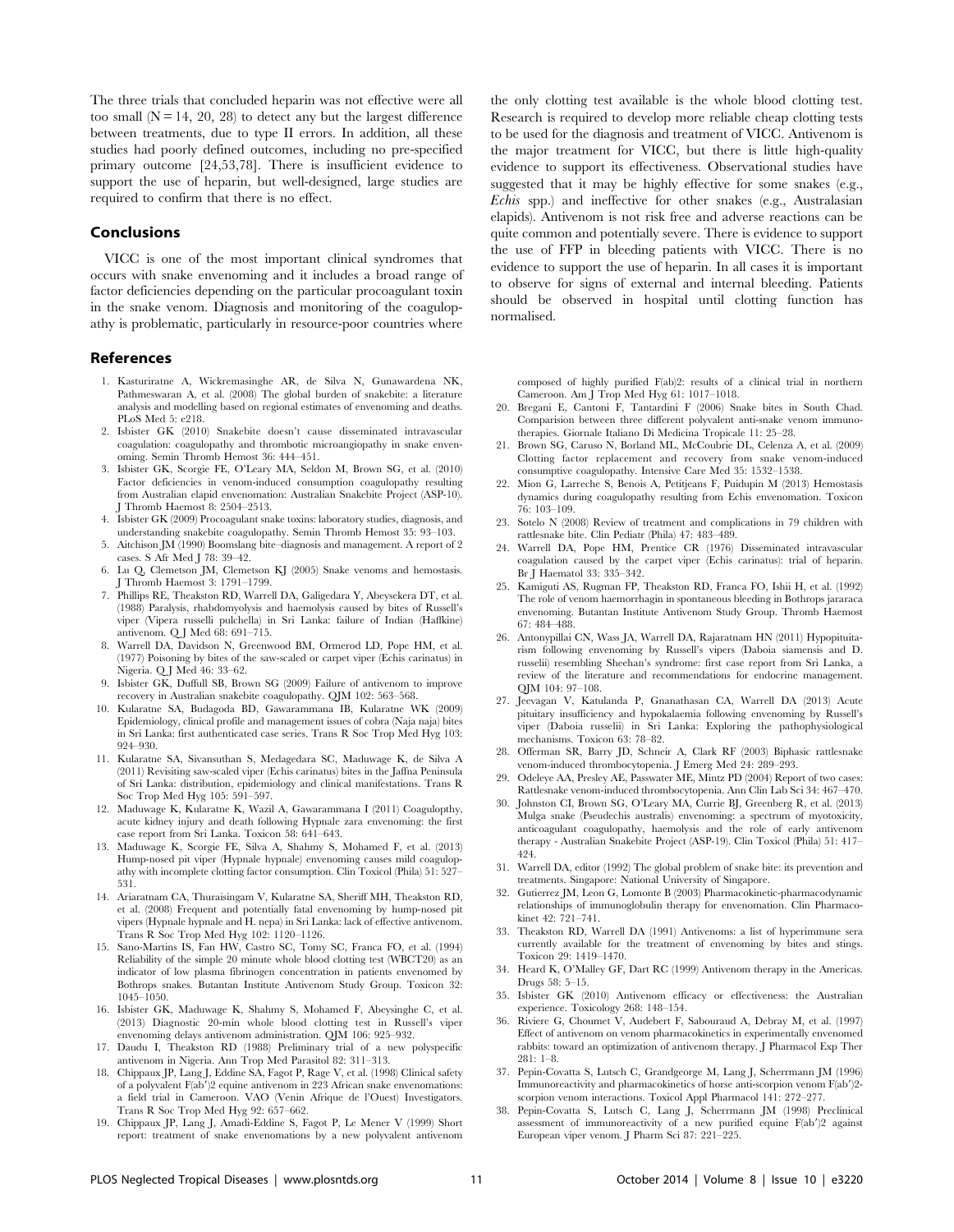- 39. Isbister GK, Woods D, Alley S, O'Leary MA, Seldon M, et al. (2010) Endogenous thrombin potential as a novel method for the characterization of procoagulant snake venoms and the efficacy of antivenom. Toxicon 56: 75–85.
- 40. Isbister GK, O'Leary MA, Schneider JJ, Brown SG, Currie BJ (2007) Efficacy of antivenom against the procoagulant effect of Australian brown snake (Pseudonaja sp.) venom: in vivo and in vitro studies. Toxicon 49: 57–67.
- 41. Ramos-Cerrillo B, de Roodt AR, Chippaux JP, Olguin L, Casasola A, et al. (2008) Characterization of a new polyvalent antivenom (Antivipmyn Africa) against African vipers and elapids. Toxicon 52: 881–888.
- 42. Segura A, Villalta M, Herrera M, Leon G, Harrison R, et al. (2010) Preclinical assessment of the efficacy of a new antivenom (EchiTAb-Plus-ICP) for the treatment of viper envenoming in sub-Saharan Africa. Toxicon 55: 369–374.
- 43. Bogarin G, Morais JF, Yamaguchi IK, Stephano MA, Marcelino JR, et al. (2000) Neutralization of crotaline snake venoms from Central and South America by antivenoms produced in Brazil and Costa Rica. Toxicon 38: 1429– 1441.
- 44. Tanos PP, Isbister GK, Lalloo DG, Kirkpatrick CM, Duffull SB (2008) A model for venom-induced consumptive coagulopathy in snake bite. Toxicon 52: 769–780.
- 45. Gulati A, Isbister GK, Duffull SB (2013) Effect of Australian elapid venoms on blood coagulation: Australian Snakebite Project (ASP-17). Toxicon 61: 94–104.
- 46. Wajima T, Isbister GK, Duffull SB (2009) A comprehensive model for the humoral coagulation network in humans. Clin Pharmacol Ther 86: 290–298.
- 47. Stone SF, Isbister GK, Shahmy S, Mohamed F, Abeysinghe C, et al. (2013) Immune response to snake envenoming and treatment with antivenom; complement activation, cytokine production and mast cell degranulation. PLoS Negl Trop Dis 7: e2326.
- 48. Abubakar IS, Abubakar SB, Habib AG, Nasidi A, Durfa N, et al. (2010) Randomised controlled double-blind non-inferiority trial of two antivenoms for saw-scaled or carpet viper (Echis ocellatus) envenoming in Nigeria. PLoS Negl Trop Dis 4: e767.
- 49. Ariaratnam CA, Sjostrom L, Raziek Z, Kularatne SA, Arachchi RW, et al. (2001) An open, randomized comparative trial of two antivenoms for the treatment of envenoming by Sri Lankan Russell's viper (Daboia russelii russelii). Trans R Soc Trop Med Hyg 95: 74–80.
- 50. Cardoso JL, Fan HW, Franca FO, Jorge MT, Leite RP, et al. (1993) Randomized comparative trial of three antivenoms in the treatment of envenoming by lance-headed vipers (Bothrops jararaca) in Sao Paulo, Brazil. Q J Med 86: 315–325.
- 51. Dart RC, Seifert SA, Boyer LV, Clark RF, Hall E, et al. (2001) A randomized multicenter trial of crotalinae polyvalent immune Fab (ovine) antivenom for the treatment for crotaline snakebite in the United States. Arch Intern Med 161: 2030–2036.
- 52. Meyer WP, Habib AG, Onayade AA, Yakubu A, Smith DC, et al. (1997) First clinical experiences with a new ovine Fab Echis ocellatus snake bite antivenom in Nigeria: randomized comparative trial with Institute Pasteur Serum (Ipser) Africa antivenom. Am J Trop Med Hyg 56: 291–300.
- 53. Myint L, Tin Nu S, Myint Aye M, Than T, Thein T, et al. (1989) Heparin therapy in Russell's viper bite victims with impending dic (a controlled trial). Southeast Asian J Trop Med Public Health 20: 271–277.
- 54. Karnchanachetanee C, Hanvivatvong O, Mahasandana S (1994) Monospecific antivenin therapy in Russell's viper bite. J Med Assoc Thai 77: 293–297.
- 55. Otero R, Gutierrez JM, Nunez V, Robles A, Estrada R, et al. (1996) A randomized double-blind clinical trial of two antivenoms in patients bitten by Bothrops atrox in Colombia. The Regional Group on Antivenom Therapy Research (REGATHER). Trans R Soc Trop Med Hyg 90: 696–700.
- 56. Otero-Patino R, Cardoso JL, Higashi HG, Nunez V, Diaz A, et al. (1998) A randomized, blinded, comparative trial of one pepsin-digested and two whole IgG antivenoms for Bothrops snake bites in Uraba, Colombia. The Regional Group on Antivenom Therapy Research (REGATHER). Am J Trop Med Hyg 58: 183–189.
- 57. Otero R, Gutierrez JM, Rojas G, Nunez V, Diaz A, et al. (1999) A randomized blinded clinical trial of two antivenoms, prepared by caprylic acid or ammonium sulphate fractionation of IgG, in Bothrops and Porthidium snake bites in Colombia: correlation between safety and biochemical characteristics of antivenoms. Toxicon 37: 895–908.
- 58. Otero R, Leon G, Gutierrez JM, Rojas G, Toro MF, et al. (2006) Efficacy and safety of two whole IgG polyvalent antivenoms, refined by caprylic acid fractionation with or without beta-propiolactone, in the treatment of Bothrops asper bites in Colombia. Trans R Soc Trop Med Hyg 100: 1173–1182.
- 59. Otero-Patino R, Segura A, Herrera M, Angulo Y, Leon G, et al. (2012) Comparative study of the efficacy and safety of two polyvalent, caprylic acid fractionated [IgG and F(ab')2] antivenoms, in Bothrops asper bites in Colombia. Toxicon 59: 344–355.
- 60. Pardal PP, Souza SM, Monteiro MR, Fan HW, Cardoso JL, et al. (2004) Clinical trial of two antivenoms for the treatment of Bothrops and Lachesis bites in the north eastern Amazon region of Brazil. Trans R Soc Trop Med Hyg 98: 28–42.
- 61. Paul V, Prahlad KA, Earali J, Francis S, Lewis F (2003) Trial of heparin in viper bites. J Assoc Physicians India 51: 163–166.
- 62. Paul V, Pratibha S, Prahlad KA, Earali J, Francis S, et al. (2004) High-dose anti-snake venom versus low-dose anti-snake venom in the treatment of poisonous snake bites–a critical study. J Assoc Physicians India 52: 14–17.
- 63. Paul V, Pudoor A, Earali J, John B, Anil Kumar CS, et al. (2007) Trial of low molecular weight heparin in the treatment of viper bites. J Assoc Physicians India 55: 338–342.
- 64. Sellahewa KH, Kumararatne MP, Dassanayake PB, Wijesundera A (1994) Intravenous immunoglobulin in the treatment of snake bite envenoming: a pilot study. Ceylon Med J 39: 173–175.
- 65. Shah PK, Chittora MD, Shekhawat JS, Khangaroot D, Vyas MM (1986) Role of heparin in the management of snake (Echis carinatus) bite cases. J Assoc Physicians India 34: 621–623.
- 66. Smalligan R, Cole J, Brito N, Laing GD, Mertz BL, et al. (2004) Crotaline snake bite in the Ecuadorian Amazon: randomised double blind comparative trial of three South American polyspecific antivenoms. BMJ 329: 1129.
- 67. Thomas PP, Jacob J (1985) Randomised trial of antivenom in snake envenomation with prolonged clotting time. Br Med J (Clin Res Ed) 291: 177–178.
- 68. Warrell DA, Davidson NM, Omerod LD, Pope HM, Watkins BJ, et al. (1974) Bites by the saw-scaled or carpet viper (Echis carinatus): trial of two specific antivenoms. Br Med J 4: 437–440.
- 69. Warrell DA, Warrell MJ, Edgar W, Prentice CR, Mathison J (1980) Comparison of Pasteur and Behringwerke antivenoms in envenoming by the carpet viper (Echis carinatus). Br Med J 280: 607–609.
- 70. Warrell DA, Looareesuwan S, Theakston RD, Phillips RE, Chanthavanich P, et al. (1986) Randomized comparative trial of three monospecific antivenoms for bites by the Malayan pit viper (Calloselasma rhodostoma) in southern Thailand: clinical and laboratory correlations. Am J Trop Med Hyg 35: 1235– 1247.
- 71. Jorge MT, Cardoso JL, Castro SC, Ribeiro L, Franca FO, et al. (1995) A randomized 'blinded' comparison of two doses of antivenom in the treatment of Bothrops envenoming in Sao Paulo, Brazil. Trans R Soc Trop Med Hyg 89:  $111 - 114$
- 72. Abubakar SB, Abubakar IS, Habib AG, Nasidi A, Durfa N, et al. (2010) Preclinical and preliminary dose-finding and safety studies to identify candidate antivenoms for treatment of envenoming by saw-scaled or carpet vipers (Echis ocellatus) in northern Nigeria. Toxicon 55: 719–723.
- 73. Mann G (1978) Echis colorata bites in Israel: an evaluation of specific antiserum use on the base of 21 cases of snake bite. Toxicol Eur Res 1: 365– 369.
- 74. Suchithra N, Pappachan JM, Sujathan P (2008) Snakebite envenoming in Kerala, South India: clinical profile and factors involved in adverse outcomes. Emerg Med J 25: 200–204.
- 75. Trevett AJ, Lalloo DG, Nwokolo NC, Naraqi S, Kevau IH, et al. (1995) The efficacy of antivenom in the treatment of bites by the Papuan taipan (Oxyuranus scutellatus canni). Trans R Soc Trop Med Hyg 89: 322–325.
- 76. Visser LE, Kyei-Faried S, Belcher DW, Geelhoed DW, van Leeuwen JS, et al. (2008) Failure of a new antivenom to treat Echis ocellatus snake bite in rural Ghana: the importance of quality surveillance. Trans R Soc Trop Med Hyg 102: 445–450.
- 77. Win A, Tin T, Khin Maung M, Aye K, Hla P, et al. (1996) Clinical trial of intramuscular anti-snake venom administration as a first aid measure in the field in the management of Russell's viper bite patients. Southeast Asian J Trop Med Public Health 27: 494–497.
- Tin Na S, Myint L, Khin Ei H, Tin T, Tun P (1992) Heparin therapy in Russell's viper bite victims with disseminated intravascular coagulation: a controlled trial. Southeast Asian J Trop Med Public Health 23: 282–287.
- 79. Srimannarayana J, Dutta TK, Sahai A, Badrinath S (2004) Rational use of anti-snake venom (ASV): trial of various regimens in hemotoxic snake envenomation. J Assoc Physicians India 52: 788–793.
- 80. Churchman A, O'Leary MA, Buckley NA, Page CB, Tankel A, et al. (2010) Clinical effects of red-bellied black snake (Pseudechis porphyriacus) envenoming and correlation with venom concentrations: Australian Snakebite Project (ASP-11). Med J Aust 193: 696–700.
- 81. Allen GE, Brown SG, Buckley NA, O'Leary MA, Page CB, et al. (2012) Clinical effects and antivenom dosing in brown snake (Pseudonaja spp.) envenoming–Australian snakebite project (ASP-14). PLoS ONE 7: e53188.
- 82. Isbister GK, O'Leary M, Miller M, Brown SG, Ramasamy S, et al. (2008) A comparison of serum antivenom concentrations after intravenous and intramuscular administration of redback (widow) spider antivenom. Br J Clin Pharmacol 65: 139–143.
- 83. Hung DZ, Yu YJ, Hsu CL, Lin TJ (2006) Antivenom treatment and renal dysfunction in Russell's viper snakebite in Taiwan: a case series. Trans R Soc Trop Med Hyg 100: 489–494.
- 84. Jelinek GA, Smith A, Lynch D, Celenza A, Irving I, et al. (2005) The effect of adjunctive fresh frozen plasma administration on coagulation parameters and survival in a canine model of antivenom-treated brown snake envenoming. Anaesth Intensive Care 33: 36–40.
- 85. Tibballs J (2005) Fresh frozen plasma after brown snake bite–helpful or harmful? Anaesth Intensive Care 33: 13–15.
- 86. Isbister GK, Buckley NA, Page CB, Scorgie FE, Lincz LF, et al. (2013) A randomized controlled trial of fresh frozen plasma for treating venom-induced consumption coagulopathy in cases of Australian snakebite (ASP-18). J Thromb Haemost 11: 1310–1318.
- 87. Pandey S, Vyas GN (2012) Adverse effects of plasma transfusion. Transfusion 52 Suppl 1: 65S–79S.